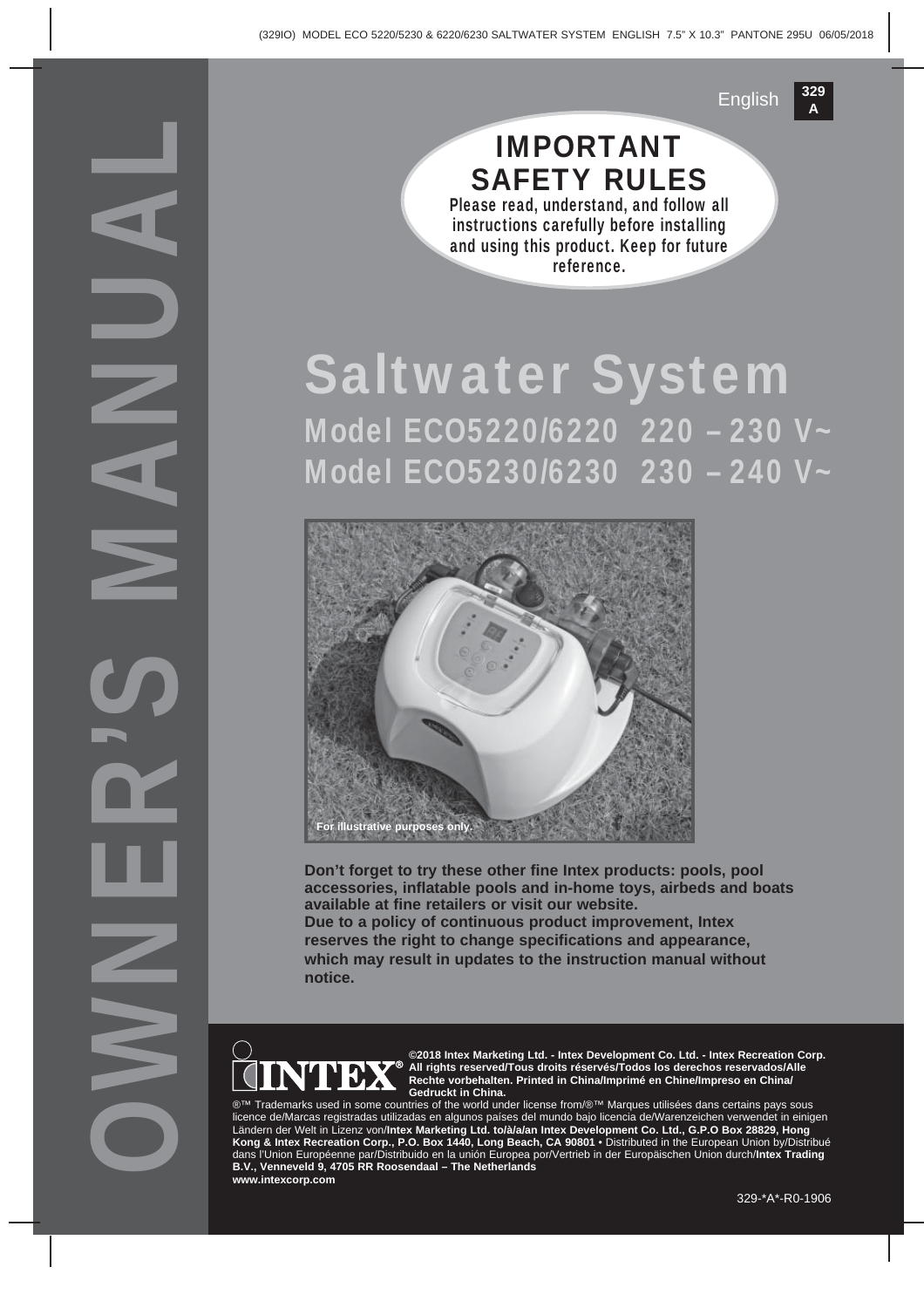## TABLE OF CONTENTS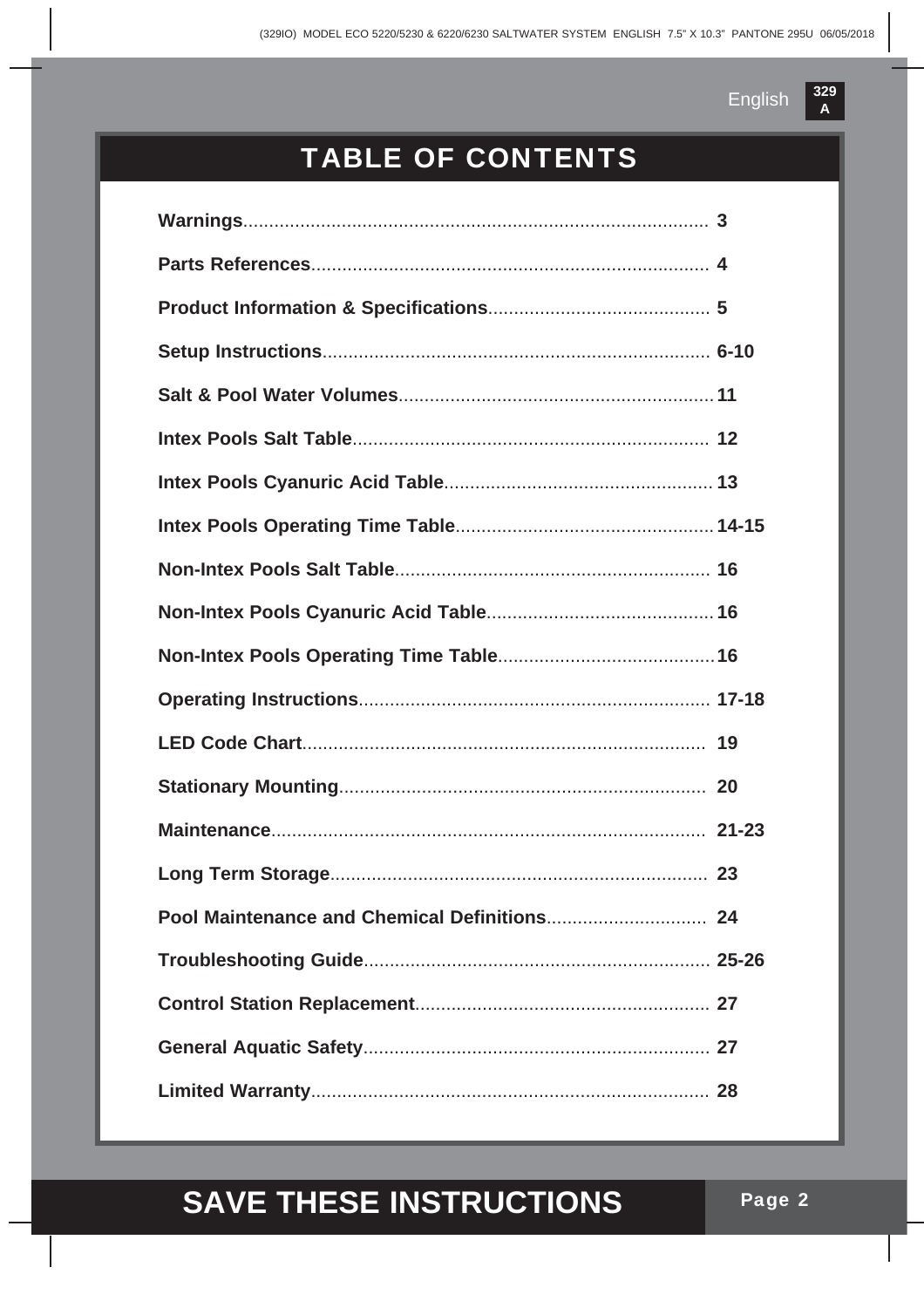## **IMPORTANT SAFET**

Read, Understand and Follow All Instructions Carefully Before Installing and Using this Product.

### **WARNING READ AND FOLLOW ALL INSTRUCTIONS**

- Always supervise children and those with disabilities.
- Children must stay away from this product and electrical cord(s).
- Children shall not play with the appliance. Cleaning and maintenance must be performed by an adult above 18 years old, and who is familiar with the risk of electric shock.
- This appliance can be used by children aged from 8 years and above and persons with reduced physical, sensory or mental capabilities or lack of experience and knowledge if they have been given supervision or instruction concerning use of the appliance in a safe way and understand the hazards involved.
- Assembly and disassembly by adults only.
- **•** The pump must be supplied through a residual current device(RCD) having a rated residual operating current not exceeding 30mA.
- Always unplug this product from the electrical outlet before removing, cleaning, servicing or making any adjustment to the product.
- Do not bury the electrical cord. Locate the cord where it will not be damaged by lawn mowers, hedge trimmers and other equipment.
- The supply cord cannot be replaced. If the cord is damaged the appliance should be scrapped.
- To reduce the risk of electric shock, do not use extension cords, timers, plug adaptors or converter plugs to connect unit to electric supply; provide a properly located outlet.
- Do not attempt to plug in or unplug this product while standing in water or when your hands are wet.
- Keep this product more than 2m away from the pool.
- Keep the plug of this product more than 3.5m away from the pool.
- Position this product away from the pool, so as to prevent children from climbing on it and accessing the pool.
- The pump must not be used when people are in the water.
- This product is for use with storable pools only. Do not use with permanently installed pools. A storable pool is constructed so that it may be readily disassembled for storage and reassembled to its original configuration.
- The appliance is intended only for household use.
- This product is intended to be used only for the purposes described in the manual!
- All the information pertaining to the installation, cleaning and maintenance, please refer to the below paragraphs of the manual.
- In order to avoid a hazard due to inadvertent resetting of the thermal cut-out, this appliance must not be supplied through an external switching device, such as a timer, or connected to a circuit that is regularly switched on and off by the utility.

#### **FAILURE TO FOLLOW THESE WARNINGS MAY RESULT IN PROPERTY DAMAGE, ELECTRIC SHOCK, ENTANGLEMENT OR OTHER SERIOUS INJURY OR DEATH.**

These product warnings, instructions and safety rules provided with the product represent some common risks of water recreation devices and do not cover all instances of risk and danger. Please use common sense and good judgement when enjoying any water activity.

#### **For portable Above-Ground-Pools only**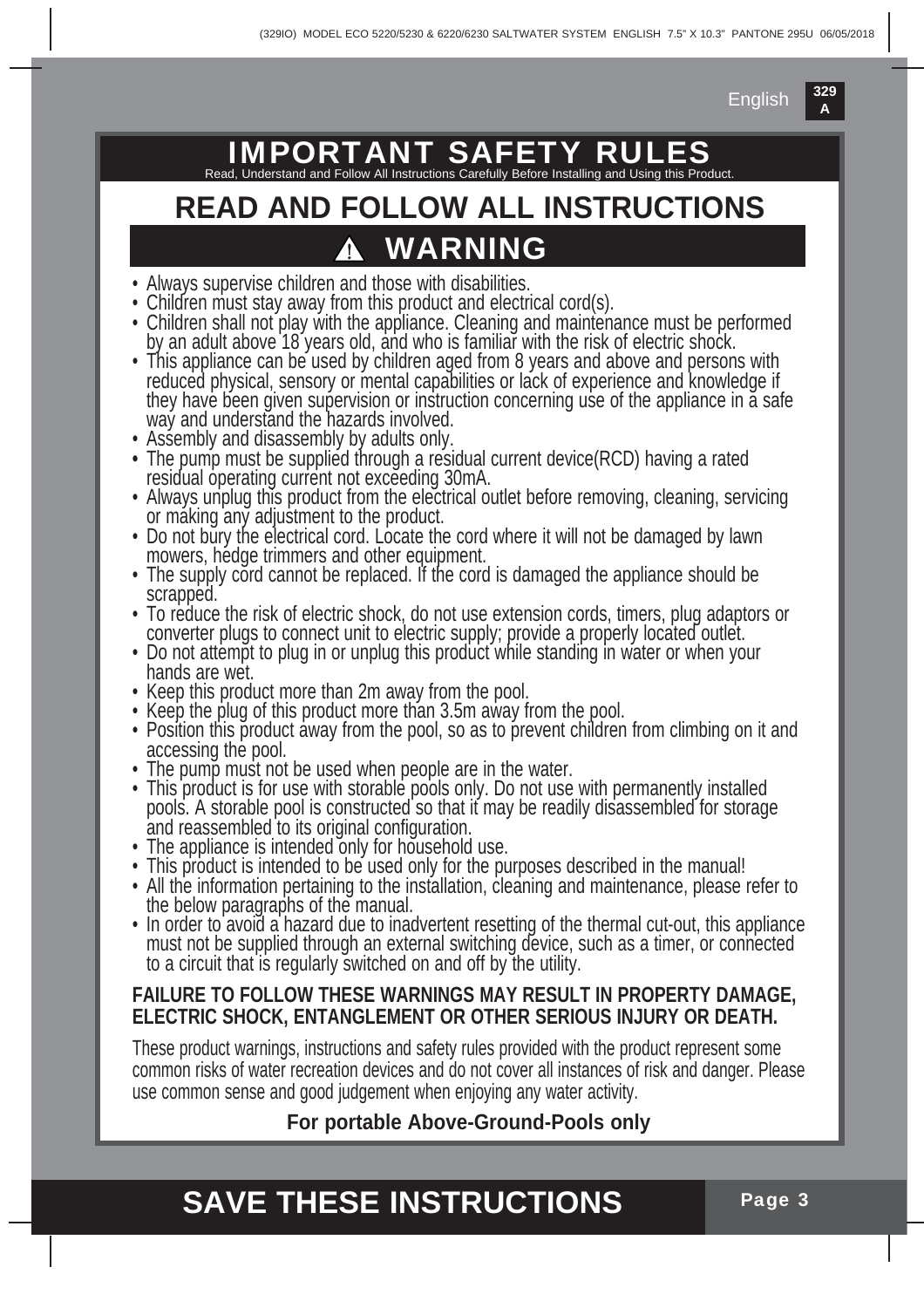

#### PARTS REFERENCE

Before assembling your product, please take a few minutes to check the contents and become familiar with all the parts.



**NOTE:** Drawings for illustration purpose only. Actual product may vary. Not to scale.

|                               | REF. NO.                                                                                 |                                           |                | <b>SPARE PART NO.</b> |                           |  |
|-------------------------------|------------------------------------------------------------------------------------------|-------------------------------------------|----------------|-----------------------|---------------------------|--|
| <b>COMMON</b><br><b>PARTS</b> | <b>PARTS FOR</b><br><b>CONNECTION</b><br>TO FILTER PUMPS WITH<br>1-1/4" (32MM) HOSE SIZE | <b>DESCRIPTION</b>                        | QTY.           |                       | ECO5220/5230 ECO6220/6230 |  |
|                               | 1                                                                                        | ADAPTOR A WITH THREADED COLLAR (OPTIONAL) | 1              | 10849                 | 10849                     |  |
| 2                             |                                                                                          | <b>SCREW</b>                              | 2              | 11519                 | 11519                     |  |
| 3                             |                                                                                          | ELECTROLYTIC CELL HOUSING                 | 1              | 11898                 | 11903                     |  |
| 4                             |                                                                                          | SECONDARY ELECTROLYTIC CELL               | 1              | 11900                 | 11905                     |  |
| 5                             |                                                                                          | PRIMARY ELECTROLYTIC CELL                 | 1              | 11899                 | 11904                     |  |
| 6                             |                                                                                          | <b>FLOW SENSOR</b>                        | 1              | 11460                 | 11460                     |  |
| 7                             |                                                                                          | CONNECTOR HOSE WITH THREADED FITTINGS     | 1              | 10720                 | 10720                     |  |
|                               | 8                                                                                        | THREADED ADAPTOR B (OPTIONAL)             | 1              | 10722                 | 10722                     |  |
| 9                             |                                                                                          | <b>CELL COVER</b>                         | $\overline{2}$ | 11131                 | 11131                     |  |
| 10                            |                                                                                          | ELECTROLYTIC CELL NUT                     | 1              | 11582                 | 11432                     |  |
| 11                            |                                                                                          | <b>L-SHAPE O-RING</b>                     | $\mathcal{P}$  | 11228                 | 11228                     |  |
| 12                            |                                                                                          | <b>TITANIUM ELECTRODE O-RING</b>          | 1              | 11585                 | 11515                     |  |
| 13                            |                                                                                          | <b>CONTROL STATION</b>                    | 1              | 12658                 | 12660                     |  |
| 14                            |                                                                                          | <b>TEST STRIPS</b>                        | 1              | 19635                 | 19635                     |  |
| 15                            |                                                                                          | TITANIUM ELECTRODE O-RING                 | 1              | 11585                 | 11585                     |  |
| 16                            |                                                                                          | ELECTROLYTIC CELL NUT                     | 1              | 11582                 | 11582                     |  |

When ordering parts, be sure to quote the model number and part numbers.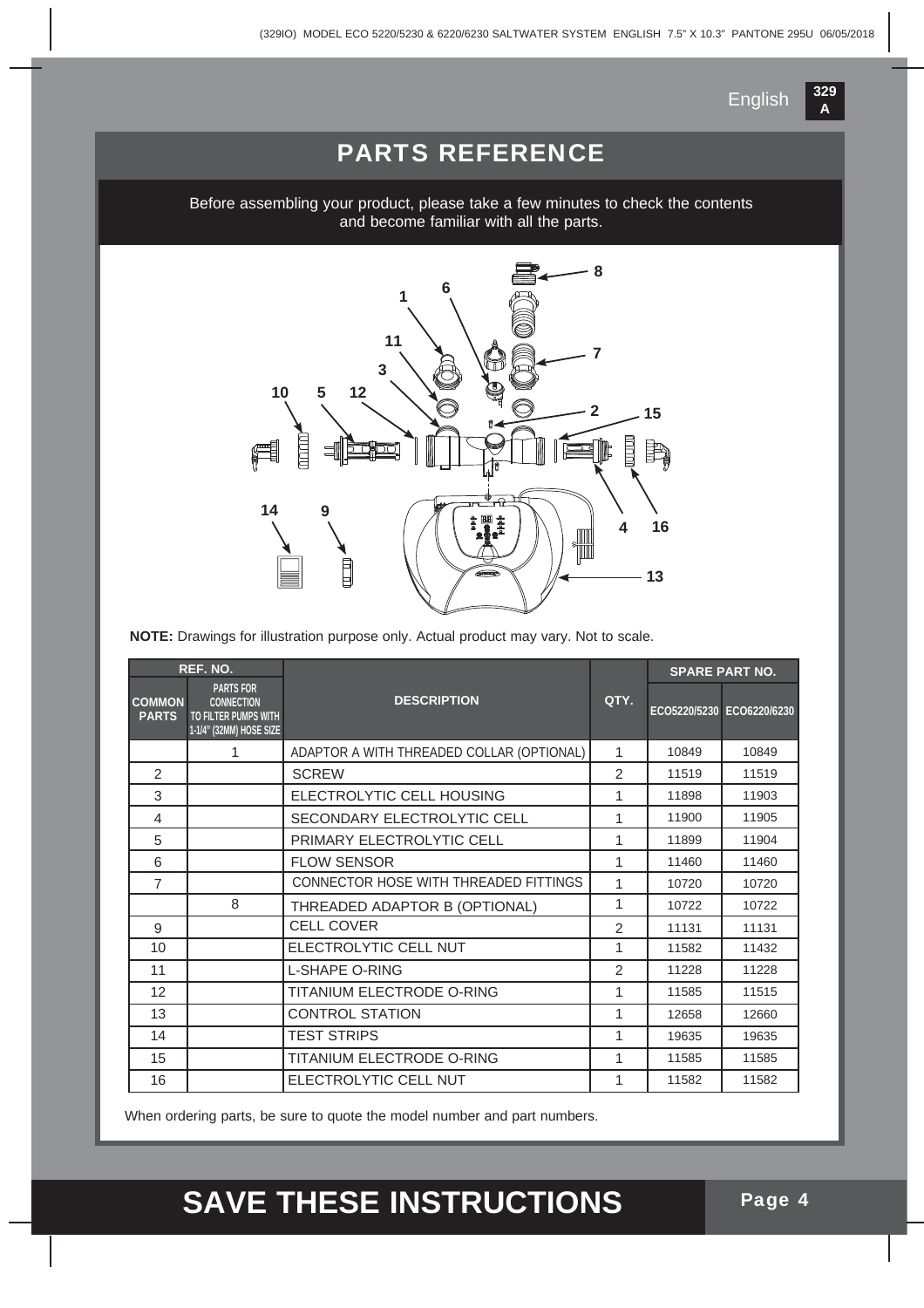### HOW THE CHLORINE IS GENERATED

This product is specially designed for above ground pools. It will destroy the bacteria, oxidize bather organics and control algae, which provide a safe, clean and comfortable swimming pool.

Common salt (sodium chloride) is made up of two elements, sodium and chloride. During the installation of your Saltwater System, a measured quantity of salt is dissolved in the pool water to make it slightly salty. The pool water flows through the Saltwater System 's electrolytic cell **(5)**  to produce chlorine. The chlorine dissolves in the water and instantly starts destroying bacteria and algae. It also oxidizes all other organic materials.

The secondary electrolytic cell boosts the chlorination and sanitizing power for additional oxidation of water contaminants.

#### PRODUCT SPECIFICATIONS

| Model:                         | ECO5220/5230                                          | ECO6220/6230                                                |
|--------------------------------|-------------------------------------------------------|-------------------------------------------------------------|
| Wattage:                       | 165 W                                                 | l125 W                                                      |
| Ideal Salt Level:              | 3000 ppm (parts per million)                          | 3000 ppm (parts per million)                                |
| Secondary Cell Output Current: | 500 mA                                                | 800 mA                                                      |
| Maximum Chlorine Output/hour:  | 5 grams/hour                                          | 12 grams/hour                                               |
| Filter pump minimum flow rate: | 700 ~ 3000 gallons/hour<br>(2650 - 11355 liters/hour) | $ 700 \sim 3000$ gallons/hour<br>(2650 - 11355 liters/hour) |
| Limited Warranty:              | see "Limited Warranty"                                |                                                             |



No tools are required for the assembly.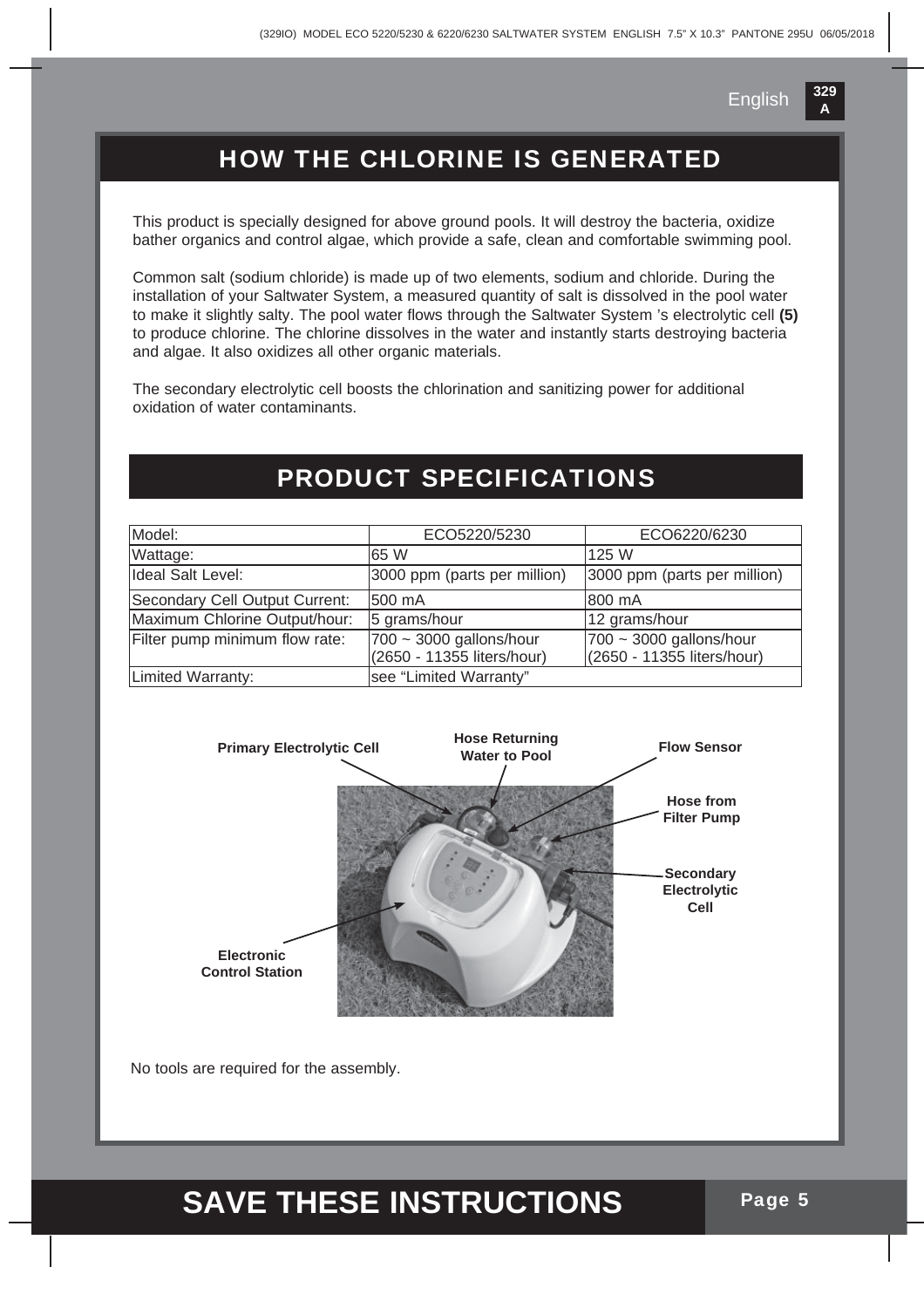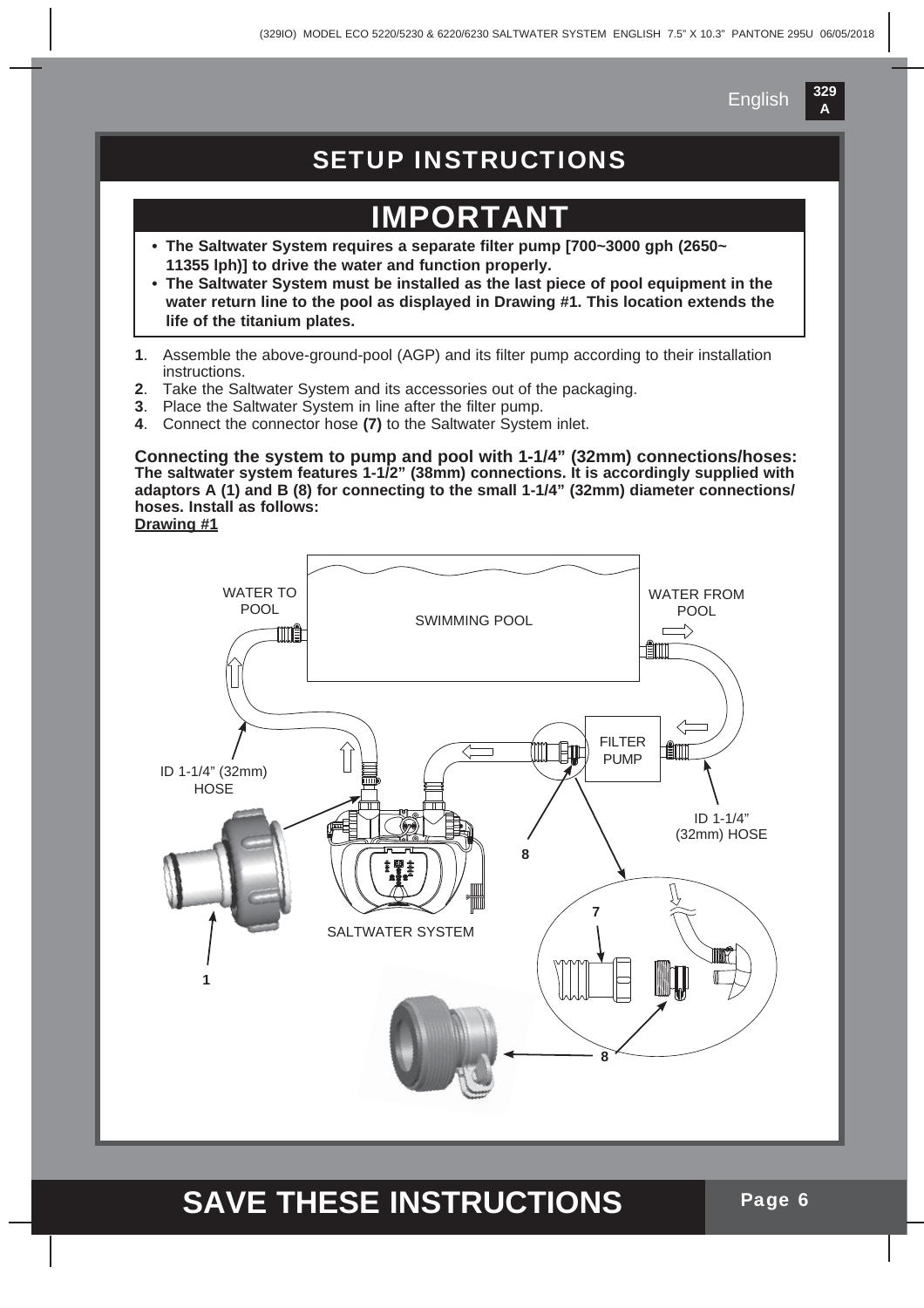#### SETUP INSTRUCTIONS (continued)

- **1**. Go directly to step 2 if your pool is empty. If your above-ground-pool is filled with water, unscrew the strainer grids from the strainer connectors and insert the black hat-like plugs into the connectors, before installing the saltwater pool system.
- **2**. Connect the adaptor A **(1)** to the electrolytic cell **(3)** outlet as shown in Drawing #1. Tighten securely.



- **3**. Disconnect the water return hose from the filter pump connection and connect it to the adaptor A **(1)** on the Saltwater System with a hose clamp. (see Drawing #1)
- **4**. Connect adaptor B **(8)** to the connector hose **(7)**. Tighten securely. (see Drawing #1)



**5**. Connect adaptor B **(8)** to filter pump outlet (lower connection). Tighten securely.



**6**. Remove the black hat-like plugs that prevent water from flowing out of the pool. Now, return the strainer grids to the strainer connectors.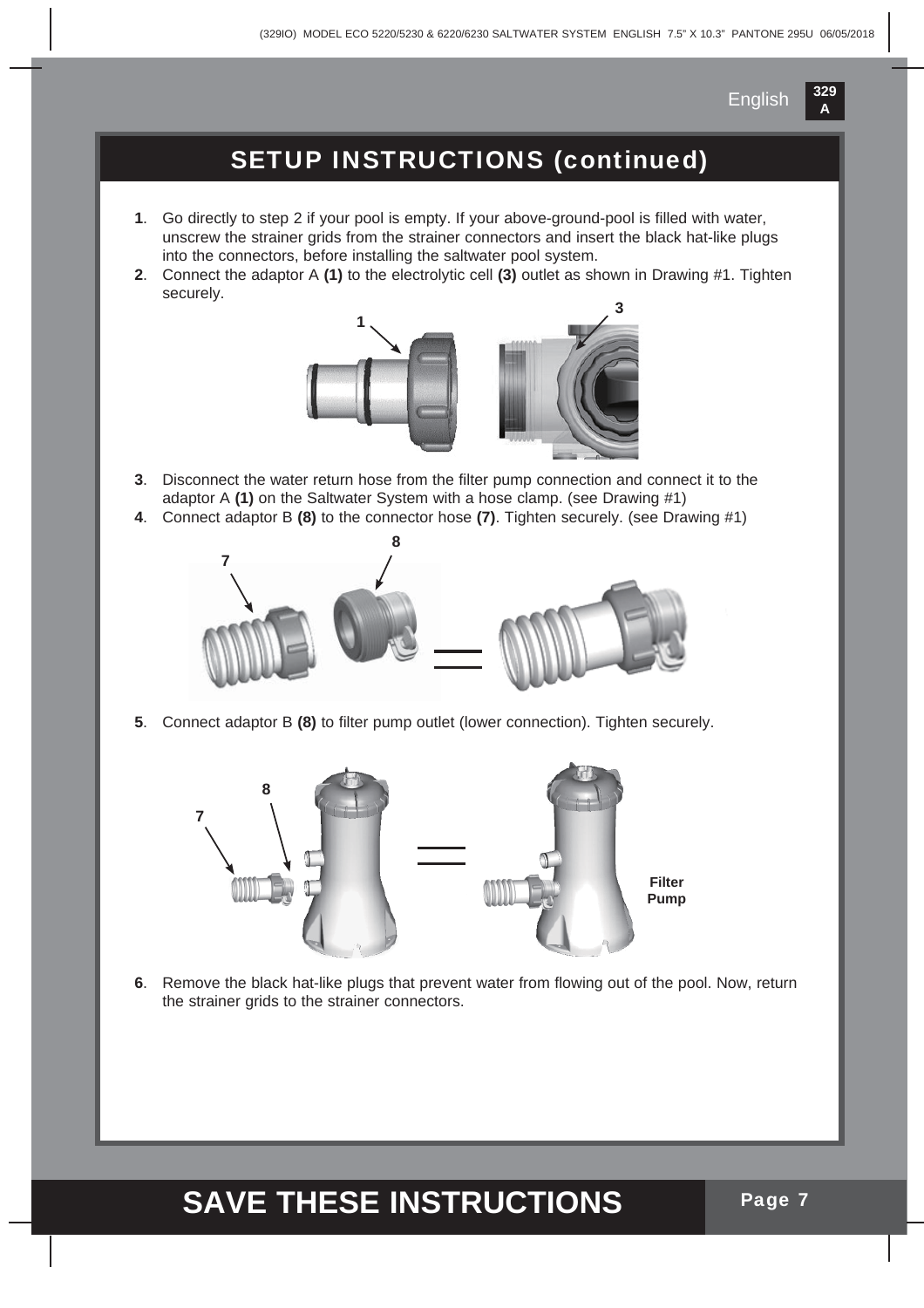

#### SETUP INSTRUCTIONS (continued)

**Connecting the system to pump and pool with 1-1/2" (38mm) connections/hoses: Pump and pool with 1-1/2" (38mm) connections do not require the adaptors A (1) or B (8). Install as follows:**

**Drawing #2**



- **1**. Go directly to step 2 if your pool is empty. If your above-ground-pool is filled with water, close the plunger valves before installing the Saltwater System.
- **2**. Disconnect the water return hose from the filter pump connection and connect it to the Saltwater System outlet.
- **3**. Connect the connector hose **(7)** to the filter pump outlet connection.
- **4**. Open the plunger valves to allow the water to flow.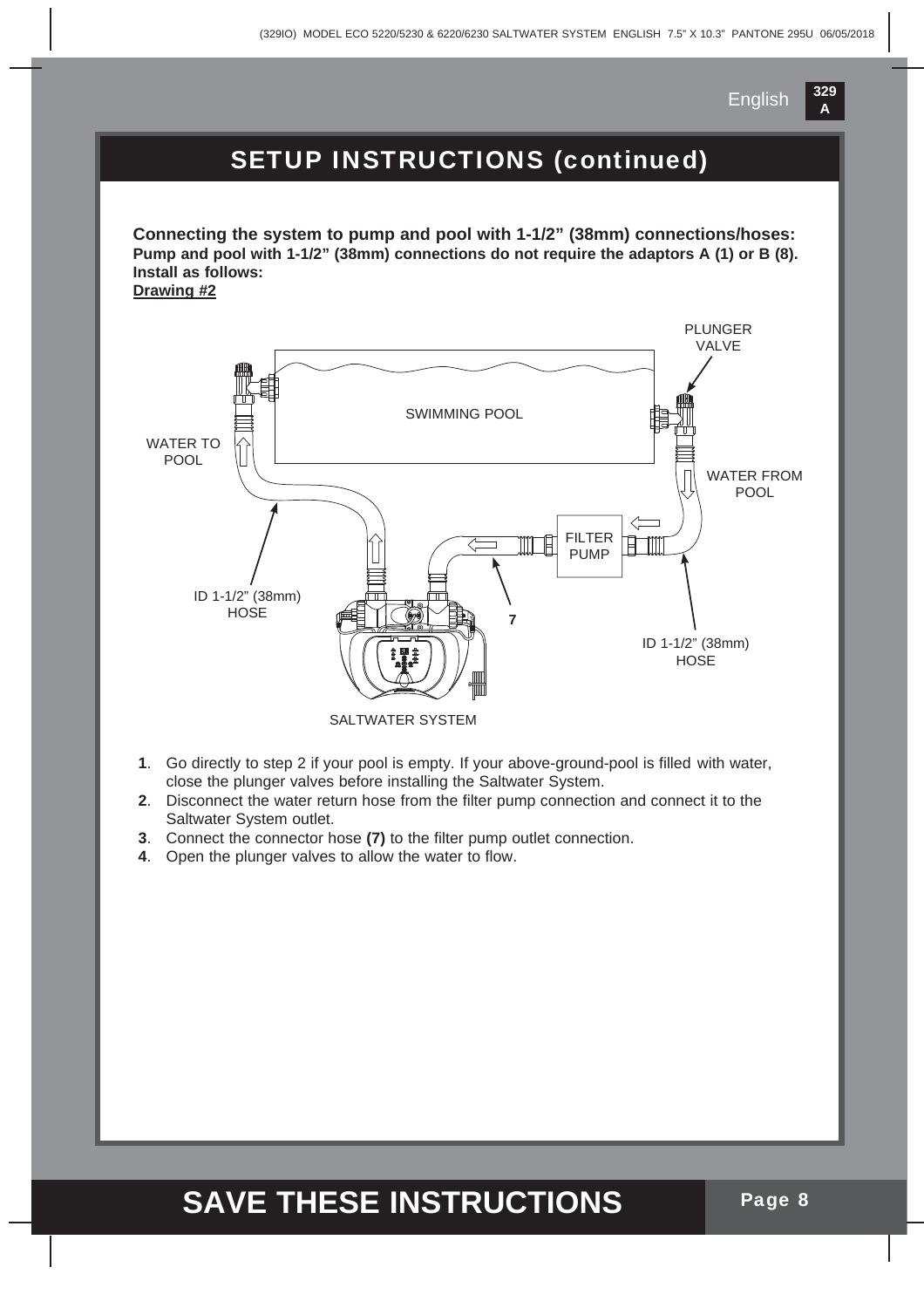

### SETUP INSTRUCTIONS (continued)

#### **Connecting the system to other types of pump (with different type of thread or no thread):**

The Saltwater System can also be adapted to other filter pumps with different thread or those without a thread on the connection.

#### **Connection to 1-1/4" (32mm) hose:**



- **1**. Connect one end of adaptor B **(8)** to the connector hose **(7)**. Tighten securely.
- **2**. Now, connect the other end of adaptor B **(8)** to the filter pump outlet. Tighten securely.

#### **Connection to 1-1/2" (38mm) hose with clamp:**



**1**. Connect the connector hose **(7)** to the filter pump outlet connection with a large hose clamp. Tighten securely.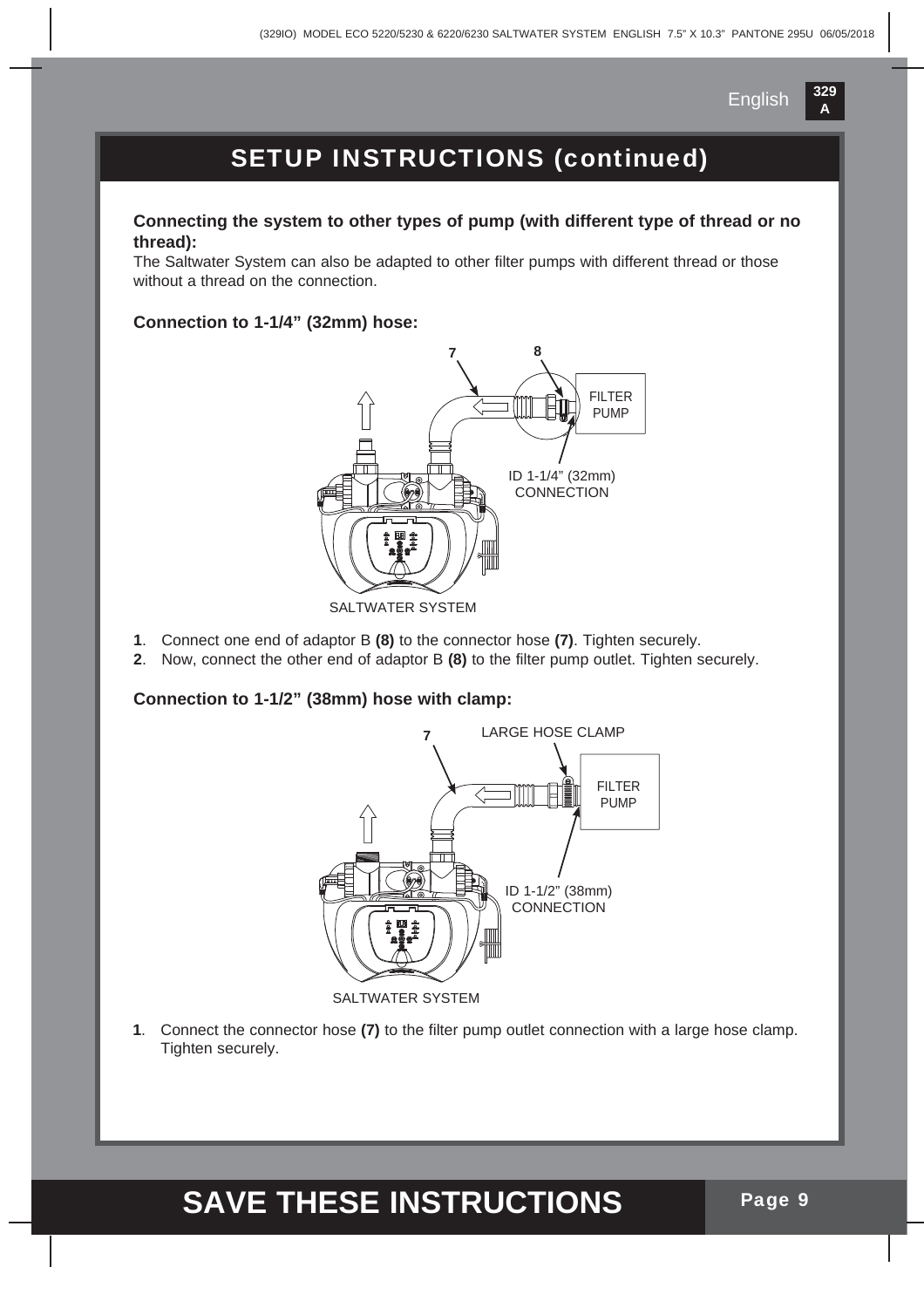

### SETUP INSTRUCTIONS (continued)

#### **Connecting the system to other types of pool**

After you have connected the Saltwater System to the pump, connect it to the pool. This is depicted in Drawings #1 and #2.

Following are the common connection types:

#### **Connection to 1-1/4" (32mm) connectors:**



SALTWATER SYSTEM

- **1.** Connect the adaptor A **(1)** to the electrolytic cell **(3)** outlet. Tighten securely.
- **2.** The adapter A **(1)** is now fitted to the Saltwater System. The following step is to connect the water return hose to the adaptor A **(1)** with a hose clamp.

#### **Connection to 1-1/2" (38mm) connectors without thread:**



- **1.** Connect the adaptor A **(1)** to the electrolytic cell **(3)** outlet. Tighten securely.
- **2.** With the adaptor A **(1)** fixed to the Saltwater System, connect the water return hose to the adaptor, using a large hose clamp.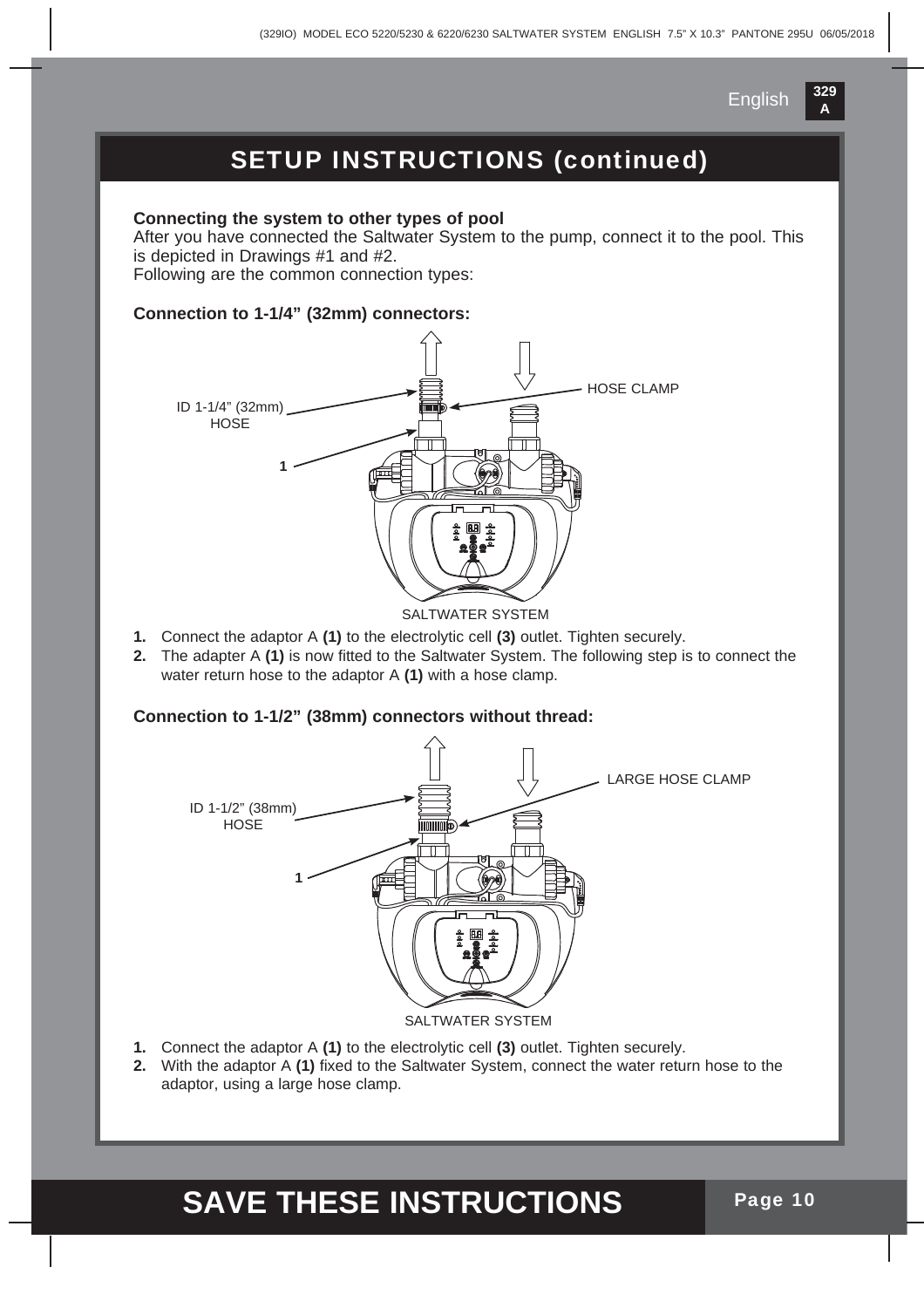### SALT & POOL WATER VOLUMES

#### **• Which kind of salt to use:**

For use within the European Union, salt must be from an authorized salt supplier registered with the European Chemicals Agency (ECHA) - visit echa.europa.eu. **\***

#### **Use only Sodium Chloride Salts**

Use only sodium chloride (NaCl) salt that is at least 99.8% pure. It is also acceptable to use water conditioning salt pellets (the compressed forms of evaporated salt). However, it will take a longer time for them to dissolve. **Do not use iodized or yellow (yellow prussiate of soda) colored salt.** Salt is added to the pool water and the electrolytic cell uses the salt to create chlorine. The purer the salt the better the performance of the electrolytic cell.

#### **• Optimum Salt Levels**

The ideal salt level in the pool water is between 2500-3500 ppm (parts per million). The optimal level is 3000 ppm.

A too low salt level will reduce the efficiency of the Saltwater System and result in low chlorine production. A high salt level may generate a salty taste to the pool water (this may occur at a salt level above 3500-4000ppm). Too high a salt level may damage the power supply and cause corrosion to the pool metal fixtures and accessories. The Salt Table page of this manual, shows the correct dosage of salt needed. The salt in the pool is constantly recycled. The loss of salt is due only to pool water being physically removed from the pool. Salt is not lost due to evaporation.

#### **• Adding Salt**

- **1**. Switch the filter pump on to start the water circulation.
- **2**. Keep the Saltwater System turned off.
- **3**. Determine the amount of salt to be added (see "Salt Table").
- **4**. Evenly spread the proper amount of salt around the inside perimeter of the pool.
- **5**. Avoid clogging the filter. Do not add salt through the skimmer.
- **6**. Brush the pool bottom to speed up the dissolving process. Do not allow salt to pile up on the bottom of the pool. Run the filter pump 24 consecutive hours to thoroughly dissolve the salt.
- **7.** After 24 hours and if all the salt is dissolved, turn on the Saltwater System, press **button**  until you hear a "beep", code "00" flashing and set the saltwater pool system to desired operating time (see "Operating Time Table").

#### **• Removing Salt**

If too much salt has been added, the unit will beep and display "Code 92" (see "Alarm Codes"). You will need to lower the salt concentration. The only way to do so, is to partially drain the pool and refill it with fresh water. Drain and refill approximately 20% of the pool's water until the "Code 92" disappears.

#### **• Pool Volume Calculation**

| <b>Types of Pool</b> | <b>Gallons</b><br>(pool size in feet) | <b>Cubic Meters</b><br>(pool size in meters) |
|----------------------|---------------------------------------|----------------------------------------------|
| Rectangular          | Length x Width x Average Depth x 7.5  | Length x Width x Average Depth               |
| <b>Circular</b>      | Length x Width x Average Depth x 5.9  | Length x Width x Average Depth x 0.79        |
| Oval                 | Length x Width x Average Depth x 6.0  | Length x Width x Average Depth x 0.80        |

\* The European Biocidal Products Regulation (BPR, Regulation (EU) 528/2012) requires that salt (sodium chloride) used as a precursor for on-site generation of active chlorine by electrolysis must be registered by the salt supplier with the European Chemicals Agency (ECHA), and such supplier must be included on ECHA's list of authorized suppliers (Article 95 list).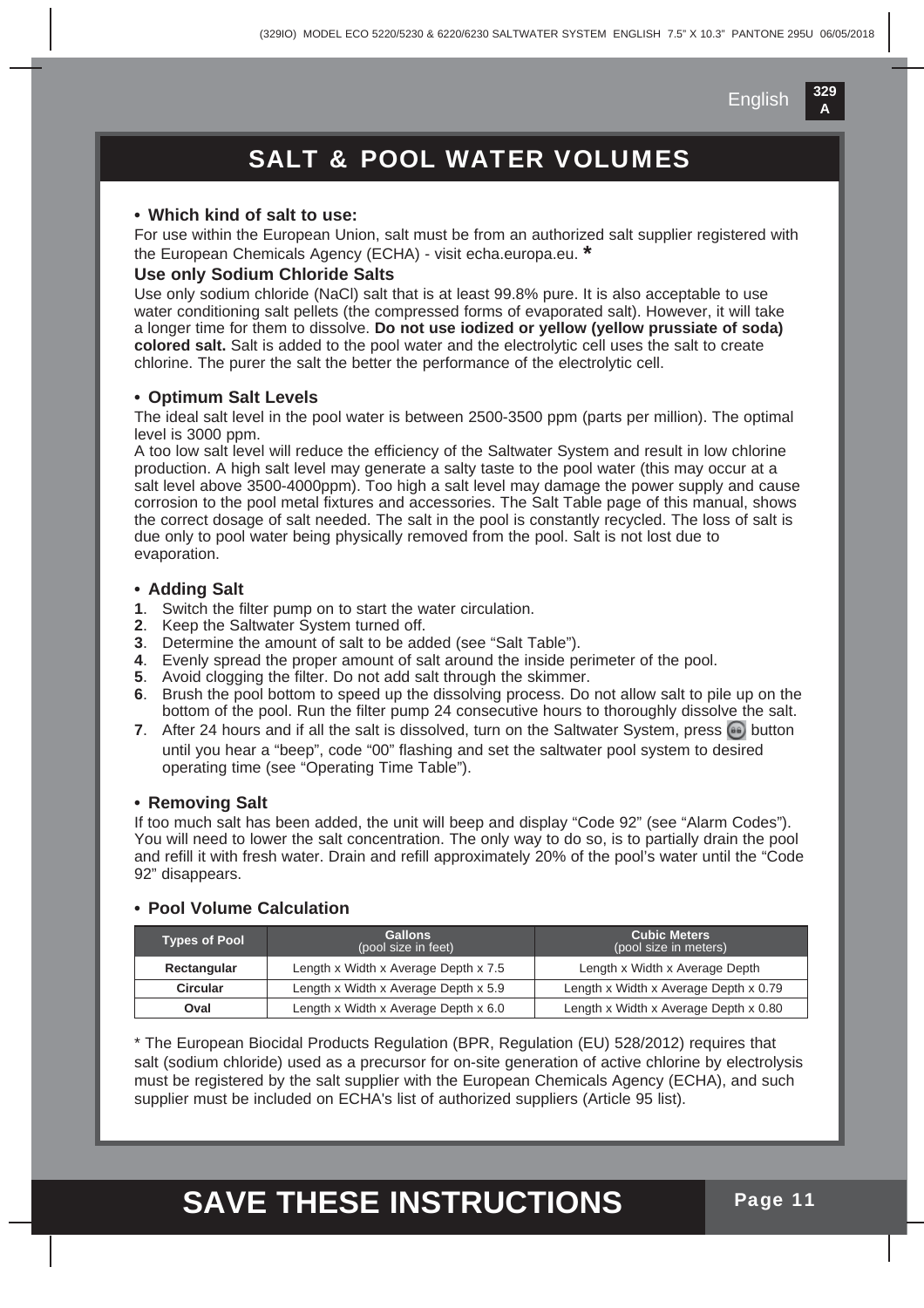

### INTEX POOLS SALT TABLE

**This table shows the amount of salt needed to achieve and maintain the optimal 3000 ppm salt level.**

| <b>Pool Size</b>                        |                                         | <b>Water Capacity (Calculated at</b><br>90% for Frame Pool and 80%<br>for Easy Set & Oval Pool) |          | <b>Salt Needed for</b><br><b>Startup</b><br>3.0g/L (3000ppm) |       | <b>Salt Needed when</b><br><b>Low Salt Detected</b><br>(CODE "91") |       |
|-----------------------------------------|-----------------------------------------|-------------------------------------------------------------------------------------------------|----------|--------------------------------------------------------------|-------|--------------------------------------------------------------------|-------|
|                                         |                                         | (Gals)                                                                                          | (Liters) | (Lbs)                                                        | (Kgs) | (Lbs)                                                              | (Kgs) |
|                                         | <b>INTEX ABOVE GROUND POOLS (AGP's)</b> |                                                                                                 |          |                                                              |       |                                                                    |       |
|                                         | 15' x 33" (457cm x 84cm)                | 2587                                                                                            | 9792     | 65                                                           | 30    | 20                                                                 | 10    |
|                                         | 15' x 36" (457cm x 91cm)                | 2822                                                                                            | 10681    | 65                                                           | 30    | 20                                                                 | 10    |
|                                         | 15' x 42" (457cm x 107cm)               | 3284                                                                                            | 12430    | 80                                                           | 35    | 20                                                                 | 10    |
|                                         | 15' x 48" (457cm x 122cm)               | 3736                                                                                            | 14141    | 95                                                           | 45    | 25                                                                 | 10    |
| EASY SET <sup>®</sup><br><b>POOL</b>    | 16' x 42" (488cm x 107cm)               | 3754                                                                                            | 14209    | 95                                                           | 45    | 25                                                                 | 10    |
|                                         | 16' x 48" (488cm x 122cm)               | 4273                                                                                            | 16173    | 110                                                          | 50    | 30                                                                 | 15    |
|                                         | 16' x 52" (488cm x 132cm)               | 4614                                                                                            | 17464    | 115                                                          | 50    | 30                                                                 | 15    |
|                                         | 18' x 42" (549cm x 107cm)               | 4786                                                                                            | 18115    | 120                                                          | 55    | 30                                                                 | 15    |
|                                         | 18' x 48" (549cm x 122cm)               | 5455                                                                                            | 20647    | 135                                                          | 60    | 35                                                                 | 15    |
|                                         | 15' x 36" (457cm x 91cm)                | 3282                                                                                            | 12422    | 80                                                           | 35    | 20                                                                 | 10    |
|                                         | 15' x 42" (457cm x 107cm)               | 3861                                                                                            | 14614    | 100                                                          | 45    | 25                                                                 | 10    |
| <b>CIRCULAR</b>                         | 15' x 48" (457cm x 122cm)               | 4440                                                                                            | 16805    | 110                                                          | 50    | 30                                                                 | 15    |
| <b>METAL</b>                            | 16' x 48" (488cm x 122cm)               | 5061                                                                                            | 19156    | 125                                                          | 55    | 35                                                                 | 15    |
| <b>FRAME POOL</b>                       | 18' x 48" (549cm x 122cm)               | 6423                                                                                            | 24311    | 160                                                          | 75    | 40                                                                 | 20    |
|                                         | 21' x 52" (640cm x 132cm)               | 9533                                                                                            | 36082    | 240                                                          | 110   | 60                                                                 | 30    |
|                                         | 24' x 52" (732cm x 132cm)               | 12481                                                                                           | 47241    | 310                                                          | 140   | 80                                                                 | 35    |
|                                         | 16' x 48" (488cm x 122cm)               | 5061                                                                                            | 19156    | 125                                                          | 55    | 35                                                                 | 15    |
|                                         | 18' x 48" (549cm x 122cm)               | 6423                                                                                            | 24311    | 160                                                          | 75    | 40                                                                 | 20    |
| <b>ULTRA</b>                            | 18' x 52" (549cm x 132cm)               | 6981                                                                                            | 26423    | 175                                                          | 80    | 45                                                                 | 20    |
| FRAME <sup>®</sup>                      | 20' x 48" (610cm x 122cm)               | 7947                                                                                            | 30079    | 210                                                          | 90    | 50                                                                 | 25    |
| <b>POOL</b>                             | 22' x 52" (671cm x 132cm)               | 10472                                                                                           | 39637    | 260                                                          | 120   | 65                                                                 | 30    |
|                                         | 24' x 52" (732cm x 132cm)               | 12481                                                                                           | 47241    | 310                                                          | 140   | 80                                                                 | 35    |
|                                         | 26' x 52" (792cm x 132cm)               | 14667                                                                                           | 55515    | 365                                                          | 165   | 90                                                                 | 40    |
| <b>GRAPHITE</b>                         | 15'8" x 49" (478cm x 124cm)             | 4440                                                                                            | 16805    | 110                                                          | 50    | 30                                                                 | 15    |
| <b>GRAY PANEL</b>                       | 16'8" x 49" (508cm x 124cm)             | 5061                                                                                            | 19156    | 125                                                          | 55    | 35                                                                 | 15    |
| <b>POOL SET™</b>                        | 18'8" x 53" (569cm x 135cm)             | 6981                                                                                            | 26423    | 175                                                          | 80    | 45                                                                 | 20    |
| <b>OVAL FRAME</b>                       | 18' x 10' x 42" (549cm x 305cm x 107cm) | 2885                                                                                            | 10920    | 70                                                           | 30    | 20                                                                 | 10    |
| <b>POOL</b>                             | 20' x 12' x 48" (610cm x 366cm x 122cm) | 4393                                                                                            | 16628    | 110                                                          | 50    | 30                                                                 | 15    |
|                                         | 15' x 9' x 48" (457cm x 274cm x 122cm)  | 3484                                                                                            | 13187    | 90                                                           | 40    | 25                                                                 | 10    |
|                                         | 18' x 9' x 52" (549cm x 274cm x 132cm)  | 4545                                                                                            | 17203    | 115                                                          | 50    | 30                                                                 | 15    |
| <b>RECT. ULTRA</b><br><b>FRAME POOL</b> | 20 x 10' x 52" (610cm x 305cm x 132cm)  | 5835                                                                                            | 22085    | 145                                                          | 65    | 40                                                                 | 20    |
|                                         | 24' x 12' x 52" (732cm x 366cm x 132cm) | 8403                                                                                            | 31805    | 210                                                          | 95    | 55                                                                 | 25    |
|                                         | 32' x 16' x 52" (975cm x 488cm x 132cm) | 14364                                                                                           | 54368    | 360                                                          | 165   | 90                                                                 | 40    |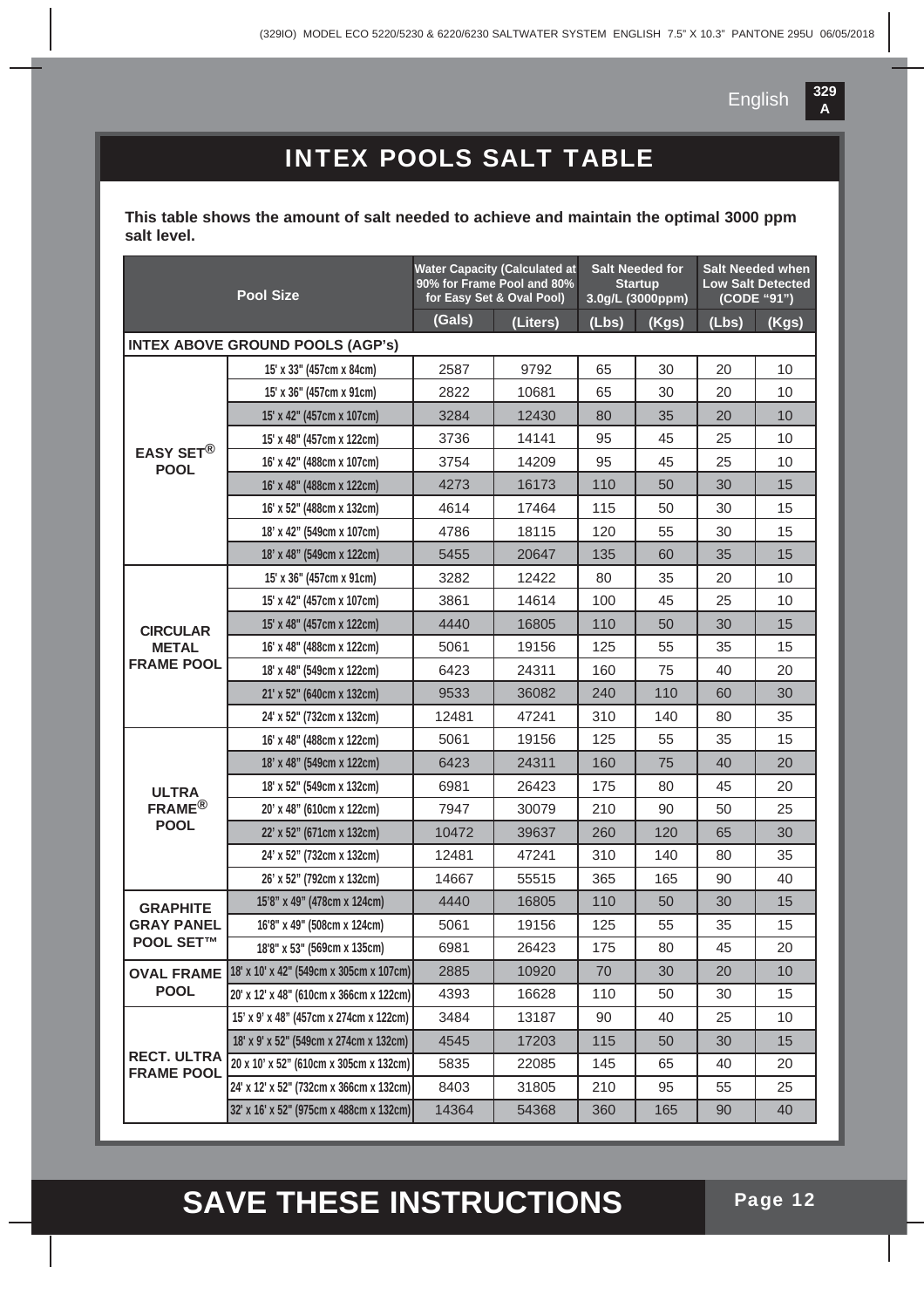### INTEX POOLS CYANURIC ACID TABLE

**Cyanuric acid is a chemical that reduces the loss of chlorine in water due to ultraviolet rays. To maintain the pool water clear and clean, and to maximize the performance of the device, add cyanuric acid to the pool. We recommend that the cyanuric acid level be maintained at approximately 1% of the salt, i.e. 100 Lbs (45 Kgs) salt x1% = 1 Lbs (0.45 Kgs) cyanuric acid. If the pool water is dirty, filthy or grimy, DO NOT add chlorine stabilizer (cyanuric acid) as this will slowdown the sanitation time of the device. Under this condition you must BOOST your pool water, refer to BOOST cycle steps. Once the pool water has been restored to clear and clean conditions you may add cyanuric acid.**

| <b>Pool Size</b>                        |                                         |        | <b>Water Capacity (Calculated at</b><br>90% for Frame Pool and 80%<br>for Easy Set & Oval Pool) | <b>Cyanuric Acid Needed for</b><br><b>Startup</b><br>0.03g/L (30ppm) |       |  |
|-----------------------------------------|-----------------------------------------|--------|-------------------------------------------------------------------------------------------------|----------------------------------------------------------------------|-------|--|
|                                         |                                         | (Gals) | (Liters)                                                                                        | (Lbs)                                                                | (Kgs) |  |
|                                         | <b>INTEX ABOVE GROUND POOLS (AGP's)</b> |        |                                                                                                 |                                                                      |       |  |
|                                         | 15' x 33" (457cm x 84cm)                | 2587   | 9792                                                                                            | 0.6                                                                  | 0.3   |  |
|                                         | 15' x 36" (457cm x 91cm)                | 2822   | 10681                                                                                           | 0.7                                                                  | 0.3   |  |
|                                         | 15' x 42" (457cm x 107cm)               | 3284   | 12430                                                                                           | 0.8                                                                  | 0.4   |  |
|                                         | 15' x 48" (457cm x 122cm)               | 3736   | 14141                                                                                           | 0.9                                                                  | 0.4   |  |
| EASY SET $^\circledR$<br><b>POOL</b>    | 16' x 42" (488cm x 107cm)               | 3754   | 14209                                                                                           | 0.9                                                                  | 0.4   |  |
|                                         | 16' x 48" (488cm x 122cm)               | 4273   | 16173                                                                                           | 1.1                                                                  | 0.5   |  |
|                                         | 16' x 52" (488cm x 132cm)               | 4614   | 17464                                                                                           | 1.2                                                                  | 0.5   |  |
|                                         | 18' x 42" (549cm x 107cm)               | 4786   | 18115                                                                                           | 1.2                                                                  | 0.5   |  |
|                                         | 18' x 48" (549cm x 122cm)               | 5455   | 20647                                                                                           | 1.4                                                                  | 0.6   |  |
|                                         | 15' x 36" (457cm x 91cm)                | 3282   | 12422                                                                                           | 0.8                                                                  | 0.4   |  |
|                                         | 15' x 42" (457cm x 107cm)               | 3861   | 14614                                                                                           | 1.0                                                                  | 0.4   |  |
| <b>CIRCULAR</b>                         | 15' x 48" (457cm x 122cm)               | 4440   | 16805                                                                                           | 1.1                                                                  | 0.5   |  |
| <b>METAL</b>                            | 16' x 48" (488cm x 122cm)               | 5061   | 19156                                                                                           | 1.3                                                                  | 0.6   |  |
| <b>FRAME POOL</b>                       | 18' x 48" (549cm x 122cm)               | 6423   | 24311                                                                                           | 1.6                                                                  | 0.7   |  |
|                                         | 21' x 52" (640cm x 132cm)               | 9533   | 36082                                                                                           | 2.4                                                                  | 1.1   |  |
|                                         | 24' x 52" (732cm x 132cm)               | 12481  | 47241                                                                                           | 3.1                                                                  | 1.4   |  |
|                                         | 16' x 48" (488cm x 122cm)               | 5061   | 19156                                                                                           | 1.3                                                                  | 0.6   |  |
|                                         | 18' x 48" (549cm x 122cm)               | 6423   | 24311                                                                                           | 1.6                                                                  | 0.7   |  |
| <b>ULTRA</b>                            | 18' x 52" (549cm x 132cm)               | 6981   | 26423                                                                                           | 1.7                                                                  | 0.8   |  |
| $FRAME^{\circledR}$                     | 20' x 48" (610cm x 122cm)               | 7947   | 30079                                                                                           | 2.0                                                                  | 0.9   |  |
| <b>POOL</b>                             | 22' x 52" (671cm x 132cm)               | 10472  | 39637                                                                                           | 2.6                                                                  | 1.2   |  |
|                                         | 24' x 52" (732cm x 132cm)               | 12481  | 47241                                                                                           | 3.1                                                                  | 1.4   |  |
|                                         | 26' x 52" (792cm x 132cm)               | 14667  | 55515                                                                                           | 3.7                                                                  | 1.7   |  |
| <b>GRAPHITE</b>                         | 15'8" x 49" (478cm x 124cm)             | 4440   | 16805                                                                                           | 1.1                                                                  | 0.5   |  |
| <b>GRAY PANEL</b>                       | 16'8" x 49" (508cm x 124cm)             | 5061   | 19156                                                                                           | 1.3                                                                  | 0.6   |  |
| <b>POOL SET™</b>                        | 18'8" x 53" (569cm x 135cm)             | 6981   | 26423                                                                                           | 1.7                                                                  | 0.8   |  |
| <b>OVAL FRAME</b>                       | 18' x 10' x 42" (549cm x 305cm x 107cm) | 2885   | 10920                                                                                           | 0.7                                                                  | 0.3   |  |
| <b>POOL</b>                             | 20' x 12' x 48" (610cm x 366cm x 122cm) | 4393   | 16628                                                                                           | 1.1                                                                  | 0.5   |  |
|                                         | 15' x 9' x 48" (457cm x 274cm x 122cm)  | 3484   | 13187                                                                                           | 0.9                                                                  | 0.4   |  |
|                                         | 18' x 9' x 52" (549cm x 274cm x 132cm)  | 4545   | 17203                                                                                           | 1.1                                                                  | 0.5   |  |
| <b>RECT. ULTRA</b><br><b>FRAME POOL</b> | 20 x 10' x 52" (610cm x 305cm x 132cm)  | 5835   | 22085                                                                                           | 1.5                                                                  | 0.7   |  |
|                                         | 24' x 12' x 52" (732cm x 366cm x 132cm) | 8403   | 31805                                                                                           | 2.1                                                                  | 1.0   |  |
|                                         | 32' x 16' x 52" (975cm x 488cm x 132cm) | 14364  | 54368                                                                                           | 3.6                                                                  | 1.6   |  |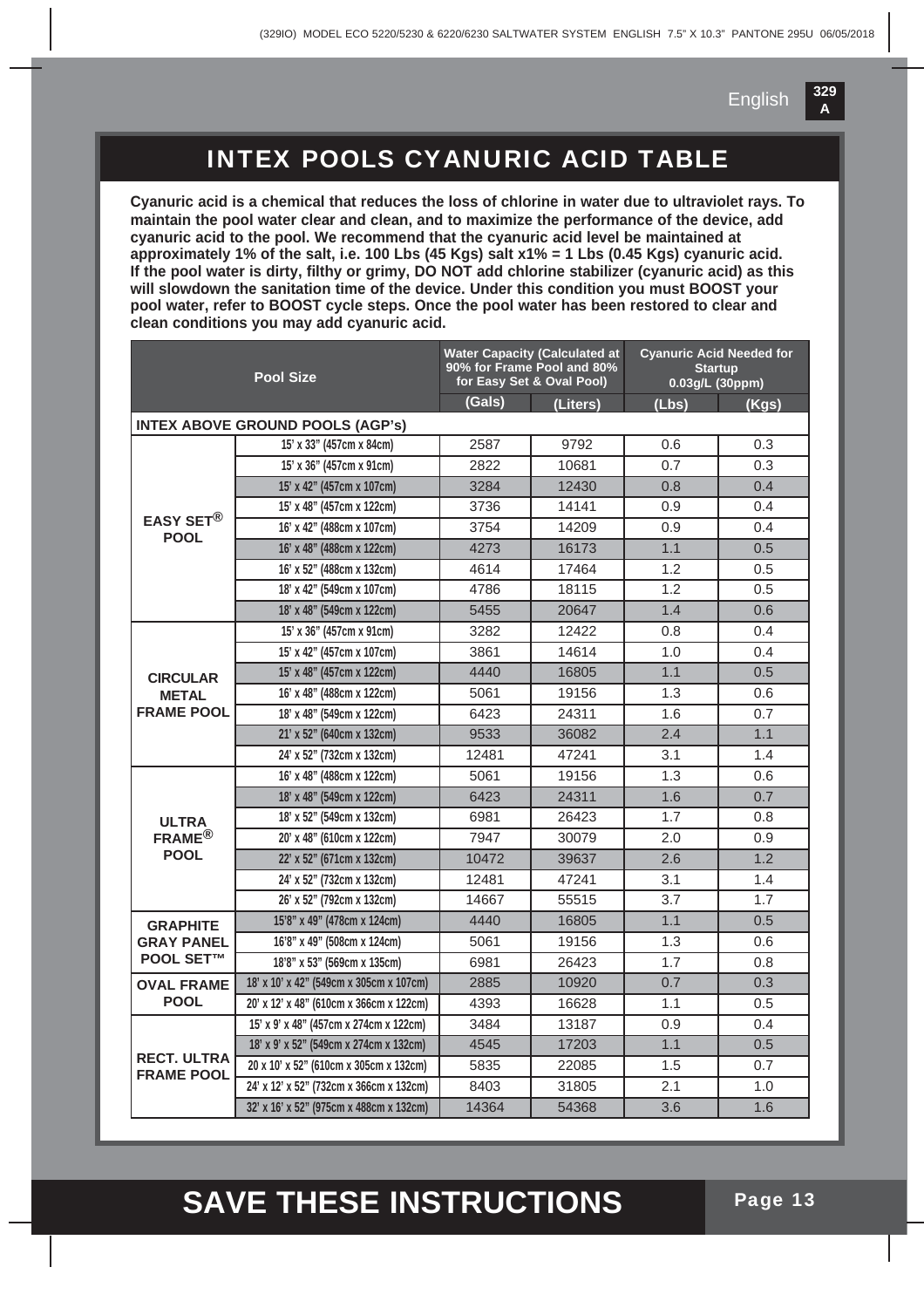

### INTEX POOLS OPERATING TIME TABLE (WITH CYANURIC ACID)

| <b>Pool Size</b>                        |                                         | <b>Water Capacity (Calculated at</b><br>90% for Frame Pool and 80%<br>for Easy Set & Oval Pool) |          | <b>Operating Time (hours)</b><br>at different ambient/air<br>temperatures |                                |                                      | <b>Intex Filter</b><br>pump<br><b>Operating</b> |
|-----------------------------------------|-----------------------------------------|-------------------------------------------------------------------------------------------------|----------|---------------------------------------------------------------------------|--------------------------------|--------------------------------------|-------------------------------------------------|
|                                         |                                         | (Gals)                                                                                          | (Liters) | $10 - 19^{\circ}C$<br>$(50 - 66°F)$                                       | $20 - 28$ °C<br>$(68 - 82$ °F) | $29 - 36^{\circ}C$<br>$(84 - 97$ °F) | <b>Time</b><br>(hours)                          |
| <b>MODEL: ECO5220/5230</b>              |                                         |                                                                                                 |          |                                                                           |                                |                                      |                                                 |
|                                         | 15' x 33" (457cm x 84cm)                | 2587                                                                                            | 9792     | 3                                                                         | 3                              | $\overline{\mathcal{L}}$             | 6                                               |
|                                         | 15' x 36" (457cm x 91cm)                | 2822                                                                                            | 10681    | 3                                                                         | 4                              | 5                                    | 6                                               |
|                                         | 15' x 42" (457cm x 107cm)               | 3284                                                                                            | 12430    | 3                                                                         | 4                              | 5                                    | 6                                               |
|                                         | 15' x 48" (457cm x 122cm)               | 3736                                                                                            | 14141    | $\overline{4}$                                                            | 5                              | 6                                    | 8                                               |
| EASY SET <sup>®</sup><br><b>POOL</b>    | 16' x 42" (488cm x 107cm)               | 3754                                                                                            | 14209    | 4                                                                         | 5                              | 6                                    | 8                                               |
|                                         | 16' x 48" (488cm x 122cm)               | 4273                                                                                            | 16173    | $\overline{4}$                                                            | 5                              | 6                                    | 8                                               |
|                                         | 16' x 52" (488cm x 132cm)               | 4614                                                                                            | 17464    | 5                                                                         | 6                              | 7                                    | 8                                               |
|                                         | 18' x 42" (549cm x 107cm)               | 4786                                                                                            | 18115    | 5                                                                         | 6                              | 7                                    | 8                                               |
|                                         | 18' x 48" (549cm x 122cm)               | 5455                                                                                            | 20647    | 6                                                                         | 7                              | 8                                    | 12                                              |
|                                         | 15' x 36" (457cm x 91cm)                | 3282                                                                                            | 12422    | 3                                                                         | 4                              | 5                                    | 6                                               |
|                                         | 15' x 42" (457cm x 107cm)               | 3861                                                                                            | 14614    | 4                                                                         | 5                              | 6                                    | 8                                               |
| <b>CIRCULAR</b>                         | 15' x 48" (457cm x 122cm)               | 4440                                                                                            | 16805    | 5                                                                         | 6                              | 6                                    | 8                                               |
| <b>METAL</b>                            | 16' x 48" (488cm x 122cm)               | 5061                                                                                            | 19156    | 5                                                                         | 6                              | 7                                    | 8                                               |
| <b>FRAME POOL</b>                       | 18' x 48" (549cm x 122cm)               | 6423                                                                                            | 24311    | $\overline{7}$                                                            | 8                              | 9                                    | 12                                              |
|                                         | 21' x 52" (640cm x 132cm)               | 9533                                                                                            | 36082    | ۰                                                                         |                                | ٠                                    |                                                 |
|                                         | 24' x 52" (732cm x 132cm)               | 12481                                                                                           | 47241    |                                                                           |                                |                                      |                                                 |
|                                         | 16' x 48" (488cm x 122cm)               | 5061                                                                                            | 19156    | 5                                                                         | 6                              | 7                                    | 8                                               |
|                                         | 18' x 48" (549cm x 122cm)               | 6423                                                                                            | 24311    | $\overline{7}$                                                            | 8                              | 9                                    | 12                                              |
| <b>ULTRA</b>                            | 18' x 52" (549cm x 132cm)               | 6981                                                                                            | 26423    |                                                                           |                                |                                      |                                                 |
| $FRAME^{\circledR}$                     | 20' x 48" (610cm x 122cm)               | 7947                                                                                            | 30079    | ÷,                                                                        | ۰                              | $\overline{\phantom{0}}$             |                                                 |
| <b>POOL</b>                             | 22' x 52" (671cm x 132cm)               | 10472                                                                                           | 39637    |                                                                           |                                |                                      |                                                 |
|                                         | 24' x 52" (732cm x 132cm)               | 12481                                                                                           | 47241    | $\frac{1}{2}$                                                             | $\overline{\phantom{0}}$       | $\overline{\phantom{0}}$             | $\overline{\phantom{m}}$                        |
|                                         | 26' x 52" (792cm x 132cm)               | 14667                                                                                           | 55515    |                                                                           | $\frac{1}{2}$                  |                                      | $\overline{\phantom{m}}$                        |
| <b>GRAPHITE</b>                         | 15'8" x 49" (478cm x 124cm)             | 4440                                                                                            | 16805    | 5                                                                         | 6                              | 6                                    | 8                                               |
| <b>GRAY PANEL</b>                       | 16'8" x 49" (508cm x 124cm)             | 5061                                                                                            | 19156    | 5                                                                         | 6                              | $\overline{7}$                       | 8                                               |
| <b>POOL SET™</b>                        | 18'8" x 53" (569cm x 135cm)             | 6981                                                                                            | 26423    |                                                                           | $\overline{\phantom{a}}$       | $\overline{\phantom{0}}$             | $\overline{\phantom{a}}$                        |
| <b>OVAL FRAME</b>                       | 18' x 10' x 42" (549cm x 305cm x 107cm) | 2885                                                                                            | 10920    | 3                                                                         | 4                              | 5                                    | 6                                               |
| <b>POOL</b>                             | 20' x 12' x 48" (610cm x 366cm x 122cm) | 4393                                                                                            | 16628    | 5                                                                         | 5                              | 6                                    | 8                                               |
|                                         | 15' x 9' x 48" (457cm x 274cm x 122cm)  | 3484                                                                                            | 13187    | 3                                                                         | 4                              | 5                                    | 6                                               |
|                                         | 18' x 9' x 52" (549cm x 274cm x 132cm)  | 4545                                                                                            | 17203    | 5                                                                         | 6                              | $\overline{7}$                       | 8                                               |
| <b>RECT. ULTRA</b><br><b>FRAME POOL</b> | 20 x 10' x 52" (610cm x 305cm x 132cm)  | 5835                                                                                            | 22085    | 6                                                                         | 7                              | 8                                    | 12                                              |
|                                         | 24' x 12' x 52" (732cm x 366cm x 132cm) | 8403                                                                                            | 31805    |                                                                           |                                | $\overline{\phantom{a}}$             | $\overline{\phantom{a}}$                        |
|                                         | 32' x 16' x 52" (975cm x 488cm x 132cm) | 14364                                                                                           | 54368    |                                                                           |                                |                                      |                                                 |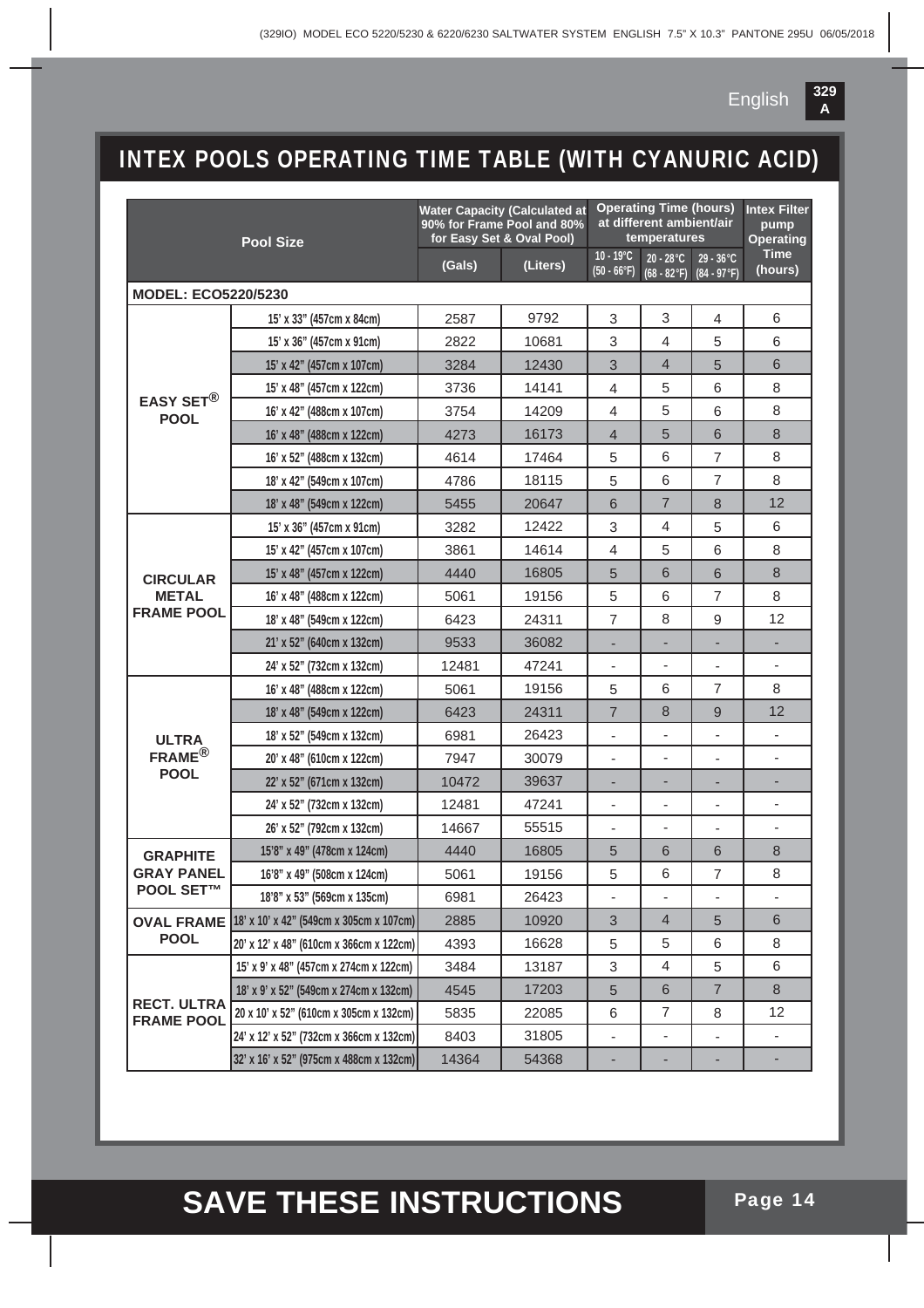

### INTEX POOLS OPERATING TIME TABLE (WITH CYANURIC ACID)

| <b>Pool Size</b>                        |                                         |           | <b>Water Capacity (Calculated at</b><br>90% for Frame Pool and 80%<br>for Easy Set & Oval Pool) | <b>Operating Time (hours)</b><br>at different ambient/air<br>temperatures |                                |                                      | <b>Intex Filter</b><br>pump<br><b>Operating</b> |
|-----------------------------------------|-----------------------------------------|-----------|-------------------------------------------------------------------------------------------------|---------------------------------------------------------------------------|--------------------------------|--------------------------------------|-------------------------------------------------|
|                                         |                                         | (Gals)    | (Liters)                                                                                        | $10 - 19^{\circ}C$<br>$(50 - 66°F)$                                       | $20 - 28$ °C<br>$(68 - 82$ °F) | $29 - 36^{\circ}C$<br>$(84 - 97$ °F) | <b>Time</b><br>(hours)                          |
| <b>MODEL: ECO6220/6230</b>              |                                         |           |                                                                                                 |                                                                           |                                |                                      |                                                 |
|                                         | 15' x 33" (457cm x 84cm)                | 2587      | 9792                                                                                            | 1                                                                         | $\overline{2}$                 | 3                                    | 4                                               |
|                                         | 15' x 36" (457cm x 91cm)                | 2822      | 10681                                                                                           | 1                                                                         | 2                              | 3                                    | 4                                               |
|                                         | 15' x 42" (457cm x 107cm)               | 3284      | 12430                                                                                           | $\mathbf 1$                                                               | $\overline{2}$                 | 3                                    | $\overline{4}$                                  |
|                                         | 15' x 48" (457cm x 122cm)               | 3736      | 14141                                                                                           | 1                                                                         | $\overline{2}$                 | 3                                    | 4                                               |
| <b>EASY SET®</b><br><b>POOL</b>         | 16' x 42" (488cm x 107cm)               | 3754      | 14209                                                                                           | 1                                                                         | 2                              | 3                                    | 4                                               |
|                                         | 16' x 48" (488cm x 122cm)               | 4273      | 16173                                                                                           | $\overline{2}$                                                            | 3                              | 3                                    | $\overline{4}$                                  |
|                                         | 16' x 52" (488cm x 132cm)               | 4614      | 17464                                                                                           | $\overline{c}$                                                            | 3                              | 4                                    | 6                                               |
|                                         | 18' x 42" (549cm x 107cm)               | 4786      | 18115                                                                                           | $\overline{2}$                                                            | 3                              | 4                                    | 6                                               |
|                                         | 18' x 48" (549cm x 122cm)               | 5455      | 20647                                                                                           | $\overline{2}$                                                            | 3                              | 4                                    | 6                                               |
|                                         | 15' x 36" (457cm x 91cm)                | 3282      | 12422                                                                                           | 1                                                                         | $\overline{2}$                 | 3                                    | 4                                               |
|                                         | 15' x 42" (457cm x 107cm)               | 3861      | 14614                                                                                           | 1                                                                         | 2                              | 3                                    | 4                                               |
| <b>CIRCULAR</b>                         | 15' x 48" (457cm x 122cm)               | 4440      | 16805                                                                                           | $\overline{2}$                                                            | 3                              | 4                                    | 6                                               |
| <b>METAL</b>                            | 16' x 48" (488cm x 122cm)               | 5061      | 19156                                                                                           | 2                                                                         | 3                              | 4                                    | 6                                               |
| <b>FRAME POOL</b>                       | 18' x 48" (549cm x 122cm)               | 6423      | 24311                                                                                           | 3                                                                         | 4                              | 5                                    | 6                                               |
|                                         | 21' x 52" (640cm x 132cm)               | 9533      | 36082                                                                                           | $\overline{4}$                                                            | 5                              | 6                                    | 8                                               |
|                                         | 24' x 52" (732cm x 132cm)               | 12481     | 47241                                                                                           | 6                                                                         | 6                              | 7                                    | 8                                               |
|                                         | 16' x 48" (488cm x 122cm)               | 5061      | 19156                                                                                           | 2                                                                         | 3                              | 4                                    | 6                                               |
|                                         | 18' x 48" (549cm x 122cm)               | 6423      | 24311                                                                                           | 3                                                                         | 4                              | 4                                    | 6                                               |
| <b>ULTRA</b>                            | 18' x 52" (549cm x 132cm)               | 6981      | 26423                                                                                           | 3                                                                         | 4                              | 5                                    | 6                                               |
| $FRAME^{\circledR}$                     | 20' x 48" (610cm x 122cm)               | 7947      | 30079                                                                                           | 3                                                                         | 4                              | 5                                    | 6                                               |
| <b>POOL</b>                             | 22' x 52" (671cm x 132cm)               | 10472     | 39637                                                                                           | 5                                                                         | 5                              | 6                                    | 8                                               |
|                                         | 24' x 52" (732cm x 132cm)               | 12481     | 47241                                                                                           | 5                                                                         | 6                              | $\overline{7}$                       | 8                                               |
|                                         | 26' x 52" (792cm x 132cm)               | 14667     | 55515                                                                                           | $\overline{7}$                                                            | 7                              | 8                                    | 12                                              |
| <b>GRAPHITE</b>                         | 15'8" x 49" (478cm x 124cm)             | 4440      | 16805                                                                                           | $\overline{2}$                                                            | 3                              | 4                                    | 6                                               |
| <b>GRAY PANEL</b>                       | 16'8" x 49" (508cm x 124cm)             | 5061      | 19156                                                                                           | $\overline{c}$                                                            | 3                              | 4                                    | 6                                               |
| <b>POOL SET™</b>                        | 18'8" x 53" (569cm x 135cm)             | 6981      | 26423                                                                                           | 3                                                                         | 4                              | 5                                    | 6                                               |
| <b>OVAL FRAME</b>                       | 18' x 10' x 42" (549cm x 305cm x 107cm) | 2885      | 10920                                                                                           | 1                                                                         | $\overline{2}$                 | 3                                    | $\overline{4}$                                  |
| <b>POOL</b>                             | 20' x 12' x 48" (610cm x 366cm x 122cm) | 4393      | 16628                                                                                           | 2                                                                         | 3                              | 3                                    | 4                                               |
|                                         | 15' x 9' x 48" (457cm x 274cm x 122cm)  | 3484      | 13187                                                                                           | 1                                                                         | 2                              | 3                                    | 4                                               |
|                                         | 18' x 9' x 52" (549cm x 274cm x 132cm)  | 4545      | 17203                                                                                           | $\overline{2}$                                                            | 3                              | $\overline{4}$                       | 6                                               |
| <b>RECT. ULTRA</b><br><b>FRAME POOL</b> | 20 x 10' x 52" (610cm x 305cm x 132cm)  | 5835      | 22085                                                                                           | $\overline{c}$                                                            | 3                              | 4                                    | 6                                               |
|                                         | 24' x 12' x 52" (732cm x 366cm x 132cm) | 8403      | 31805                                                                                           | 4                                                                         | 4                              | 5                                    | 6                                               |
|                                         | 32' x 16' x 52" (975cm x 488cm x 132cm) | 14364     | 54368                                                                                           | 6                                                                         | 7                              | 8                                    | 12                                              |
|                                         |                                         | IMDODTANT |                                                                                                 |                                                                           |                                |                                      |                                                 |

#### **IMPORTANT**

**The filter pump running time should be 1 hour longer than the required operating time of the Saltwater System.**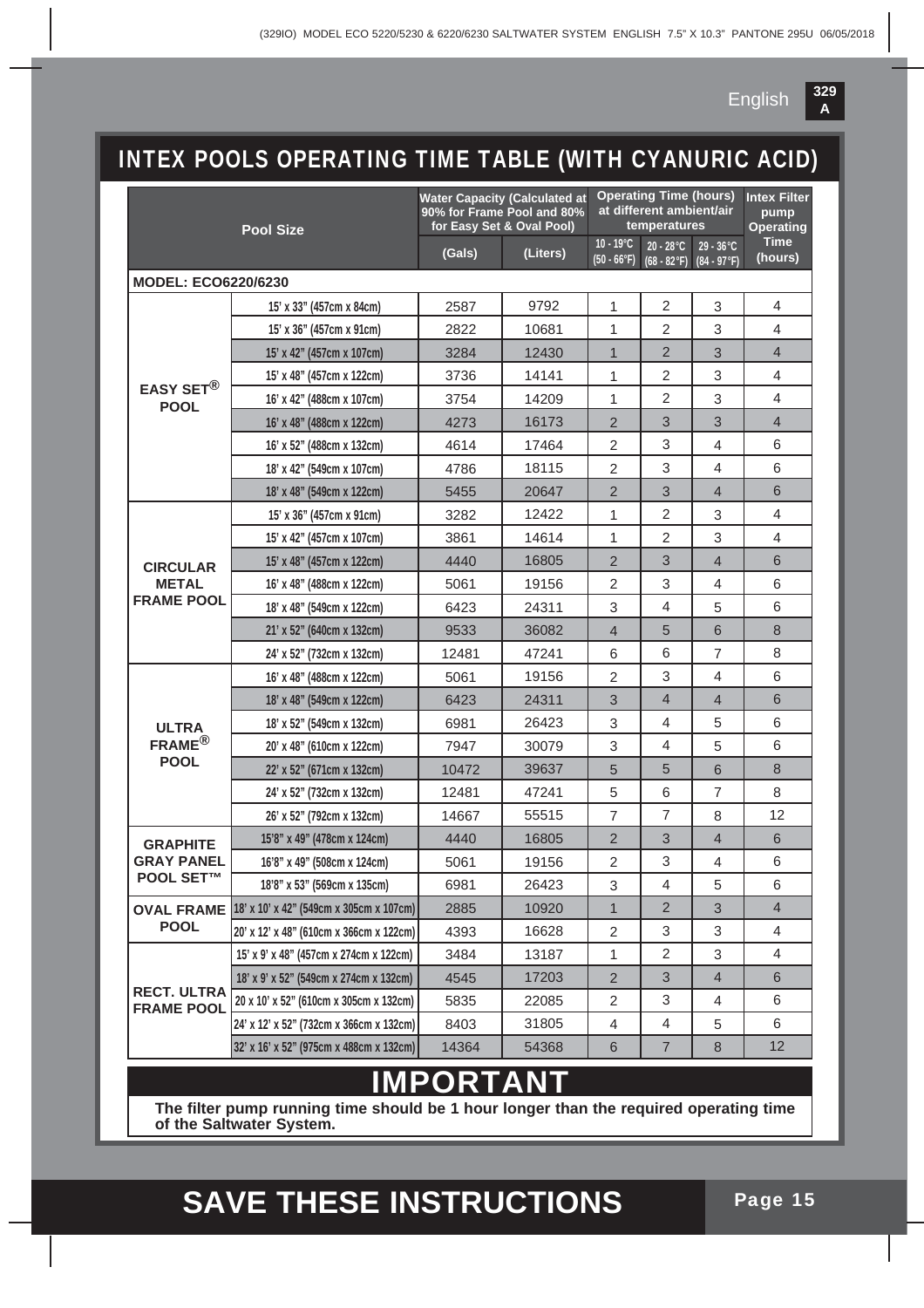## SALT CALCULATION FORMULA FOR ALL POOLS

| Salt Needed for Startup Salt Needed for Startup<br>(Lbs)<br>(Kas) |  | Salt Needed when<br>Low Salt Detected (Lbs) Low Salt Detected (Kgs) | <b>Salt Needed when</b>          |  |
|-------------------------------------------------------------------|--|---------------------------------------------------------------------|----------------------------------|--|
| Water Capacity (Gals) x 0.025   Water Capacity (Liters) x 0.003   |  | Water Capacity (Gals) x 0.0067                                      | Water Capacity (Liters) x 0.0008 |  |

### SALT TABLE FOR COMMON NON-INTEX POOLS

| <b>Water Capacity</b> |          |       | <b>Salt Needed for Startup</b> | <b>Salt Needed when</b><br><b>Low Salt Detected</b><br>(CODE "91") |       |  |
|-----------------------|----------|-------|--------------------------------|--------------------------------------------------------------------|-------|--|
| (Gals)                | (Liters) | (Lbs) | (Kgs)                          | (Lbs)                                                              | (Kgs) |  |
| 2000                  | 7500     | 50    | 20                             | 10                                                                 | 5     |  |
| 4000                  | 15000    | 100   | 45                             | 25                                                                 | 10    |  |
| 6000                  | 22500    | 150   | 65                             | 40                                                                 | 20    |  |
| 8000                  | 30000    | 200   | 90                             | 55                                                                 | 25    |  |
| 10000                 | 37500    | 250   | 110                            | 70                                                                 | 30    |  |
| 12000                 | 45500    | 300   | 135                            | 80                                                                 | 35    |  |
| 14000                 | 53000    | 350   | 160                            | 95                                                                 | 45    |  |

### CYANURIC ACID TABLE FOR COMMON NON-INTEX POOLS

|        | <b>Water Capacity</b> | <b>Cyanuric Acid Needed for Startup</b><br>$0.03$ g/L $(30$ ppm) |       |  |  |
|--------|-----------------------|------------------------------------------------------------------|-------|--|--|
| (Gals) | (Liters)              | (Lbs)                                                            | (Kgs) |  |  |
| 2000   | 7500                  | 0.5                                                              | 0.23  |  |  |
| 4000   | 15000                 | 1.0                                                              | 0.45  |  |  |
| 6000   | 22500                 | 1.5                                                              | 0.68  |  |  |
| 8000   | 30000                 | 2.0                                                              | 0.90  |  |  |
| 10000  | 37500                 | 2.5                                                              | 1.13  |  |  |
| 12000  | 45500                 | 3.0                                                              | 1.37  |  |  |
| 14000  | 53000                 | 3.5                                                              | 1.59  |  |  |

### OPERATING TIME TABLE FOR COMMON NON-INTEX POOLS (WITH CYANURIC ACID)

| <b>Water Capacity</b> |       | Operating Time (hours) at different ambient/air temperatures |                             |                                      |                                     |                             |                                      |  |
|-----------------------|-------|--------------------------------------------------------------|-----------------------------|--------------------------------------|-------------------------------------|-----------------------------|--------------------------------------|--|
|                       |       | ECO5220/5230                                                 |                             |                                      | ECO6220/6230                        |                             |                                      |  |
| (Gals)<br>(Liters)    |       | $10 - 19^{\circ}C$<br>$(50 - 66°F)$                          | $20 - 28$ °C<br>(68 - 82°F) | $29 - 36^{\circ}C$<br>$(84 - 97$ °F) | $10 - 19^{\circ}C$<br>$(50 - 66°F)$ | $20 - 28 °C$<br>(68 - 82°F) | $29 - 36^{\circ}C$<br>$(84 - 97 °F)$ |  |
| 2000                  | 7500  | 2                                                            | 3                           | 4                                    |                                     |                             | 2                                    |  |
| 4000                  | 15000 | 4                                                            | 5                           | 6                                    |                                     | 2                           | 3                                    |  |
| 6000                  | 22500 | 6                                                            | ⇁                           | 8                                    | റ                                   | 3                           | 4                                    |  |
| 8000                  | 30000 |                                                              |                             |                                      | 3                                   | 4                           | 5                                    |  |
| 10000                 | 37500 |                                                              |                             |                                      | 4                                   | 5                           | 6                                    |  |
| 12000                 | 45500 |                                                              |                             |                                      | 5                                   | 6                           |                                      |  |
| 14000                 | 53000 |                                                              |                             |                                      | 6                                   |                             | 8                                    |  |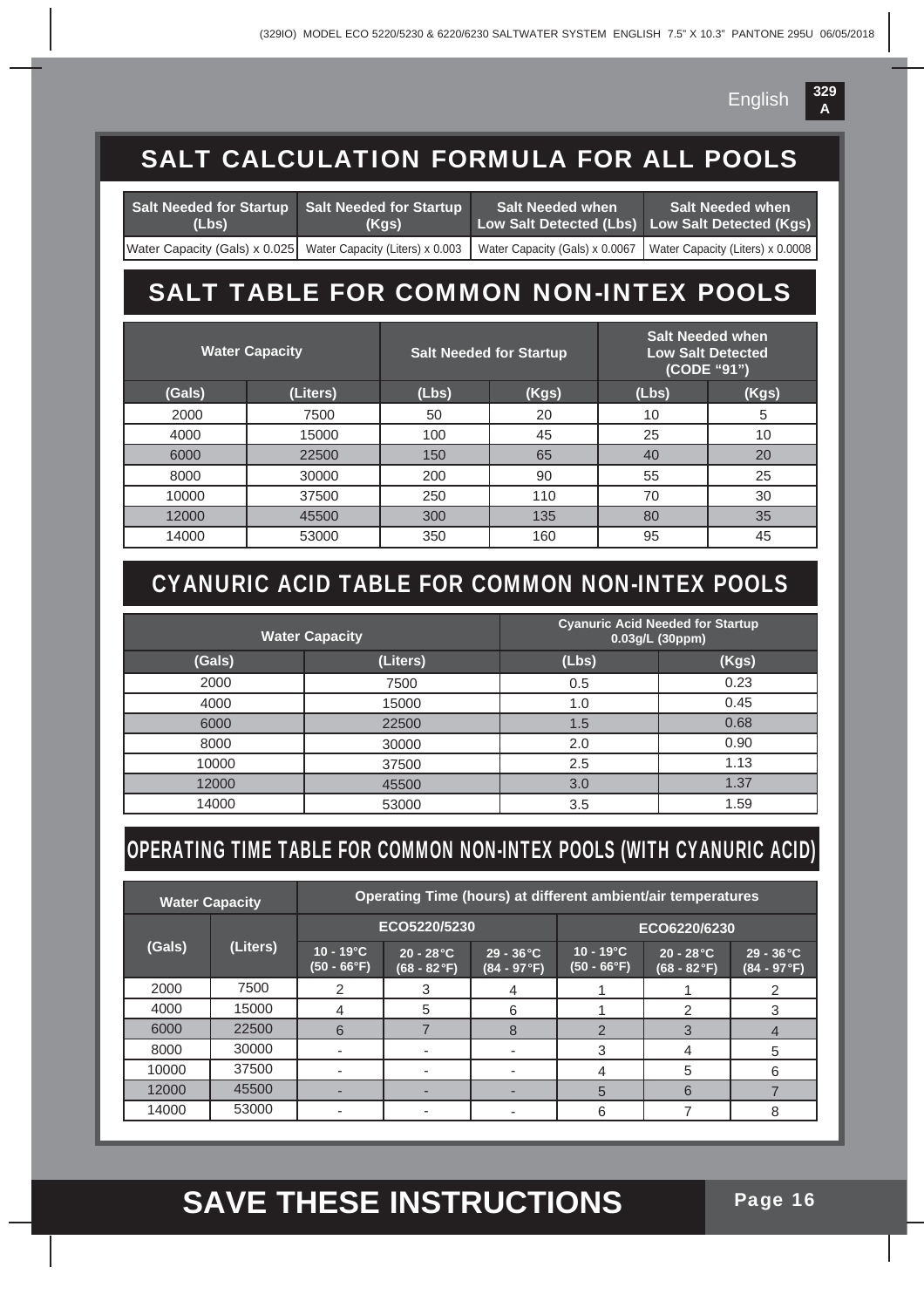### OPERATION INSTRUCTIONS

#### **1. Turn on the filter pump.**

#### **2**. **Start up the unit:**

 Plug the power cord into the electrical outlet and test the RCD (circuit breaker). Press  $\odot$  button. Flashing code "00" appears on the electronic control station's LED, indicating that the unit is ready to be programmed.

#### **3. Set operating hours for Saltwater system:**

With code "00" flashing, press  $\bullet$  button to set the desired operating hours. See the "Operating Time Table" for the required operating hours related to each pool size. Pressing  $\odot$  will increase the time from 01 to 12 hours maximum. If you have selected too many hours keep pressing  $\circledcirc$  to repeat the cycle.The built-in timer will now activate your Saltwater System, at the same time each day, for the number of hours you have set.



(1 to 12 hours max per cycle)

**NOTE:** The Saltwater System will not operate if the filter pump is not operating. Make sure to program your filter pump (or start it manually) for operation beginning 5 minutes before the saltwater system and finishing 15 minutes after the saltwater system.

#### **4**. **Lock keypad controls:**

With the desired hour value showing, press  $\bullet$  button until you hear a "beep". A green "WORKING" indicator on the control panel will light up within a few seconds to indicate that the saltwater system has started chlorine production. Locking the control buttons into this setting prevents unauthorized changing of the operating cycle.

**NOTE:** If you forget to lock the keypad controls, the system will automatically lock it and start working 1 minute later.

#### **5. Readjust operating time if necessary:**

The operating hours can be re-adjusted if necessary. Press **button until** you hear a "beep" to unlock the keypad and the current programmed time will flash. Repeat steps 3 to 4.



**329 A**

English

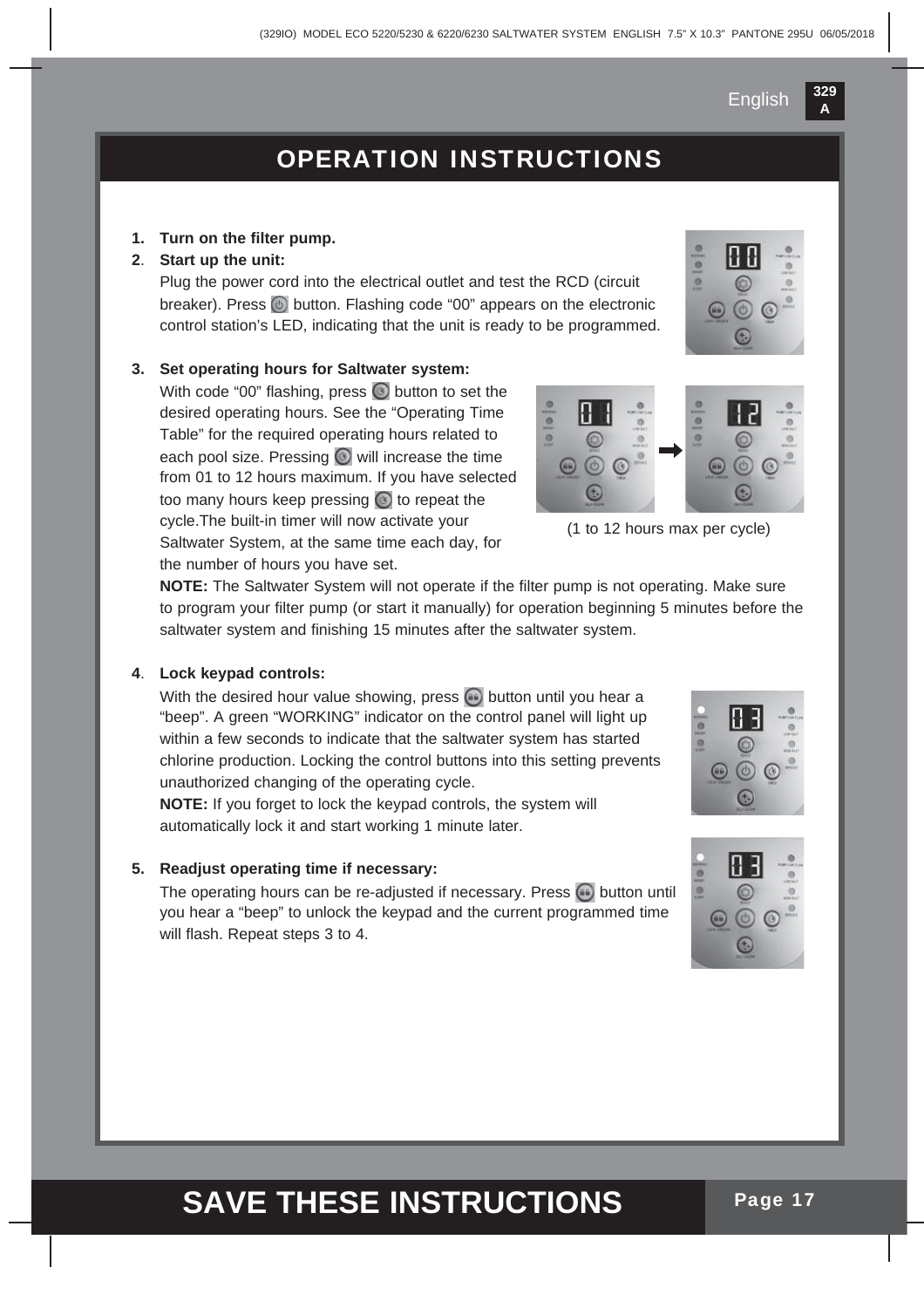### OPERATION INSTRUCTIONS (continued)

#### **6**. **Boost cycle**

- **•** First time installation, press and hold "BOOST" button for 5 seconds until the indicator lights up and the LED display "80". This indicates that the saltwater system has started more chlorine sanitizer production. You can press and hold the "BOOST" button for another 5 seconds until the indicator is off, which will cancel the Boost cycle.
- **•** The boost operating hours is 8 times the amount of time programmed into the system, i.e. if your saltwater system operating time is 2 hours, the boost procedure will run  $8 \times 2 =$ 16 hours. After boost procedure has been completed, the system will automatically switch to the normal working mode.

**•** Once the boost is operating, check whether the filter pump operating hours have been set properly. For example, the boost operating time is 8 hours, the filter pump should be set to run for 8 hours at least. Increase the filter pump operating time if necessary. **NOTE:** If an Intex filter pump is attached to the system, set the pump switch to on "I" position.

**•** After a heavy rain or if the pool is dirty, press the "BOOST" button to shock the pool again.

#### **7**. **Stand-by/power saving mode:**

- **•** When the cycle ends, the green "SLEEP" indicator on the control panel lights up and the LED display flashes "93". The system is now in Stand-By mode. After a while, it shuts down and sets itself in a Power Saving mode. The system will automatically turn itself back on in 24 hours, starting its daily cycle of chlorine production.
- **•** The "SLEEP" indicator stays on, while the system is in the Power Saving mode. The LED display however, goes blank after 5 minutes. Press any button ( $\bigcirc$  or  $\bigcirc$ ) to view the last LED code.

#### **8**. **Electrode Self-Clean cycle:**

**Press and hold <b>b** button for 5 seconds until the LED display flashes "10". Depending on your pool water calcium hardness level, press  $\bigodot$ button again to select the self-clean cycle time as below. Total of 3 settings: 14 hours, 10 hours and 06 hours.

| Calcium Hardness | Self-clean cycle time           |
|------------------|---------------------------------|
| $0 - 150$ ppm    | Reverse polarity every 14 hours |
| $150 - 250$ ppm  | Reverse polarity every 10 hours |
| 250 - 350 ppm    | Reverse polarity every 06 hours |



 **NOTE:** The life of the cell varies depending on water conditions, pool usage and operating time of the device. Select 14 hours cycle time to maximize the life of the electrolytic cell if the calcium hardness level is up to 150 ppm. Manual routine cleaning and maintenance will further lengthen the life of the electrolytic cell.

With the desired self-clean hours showing, press **b** button to lock the keypad controls and the LED display will return to the normal operating time. The system will reverse the polarity of the electrode **(5)** every time according to the selected hours.

**NOTE:** If you forget to lock the keypad controls, the system will automatically lock it.





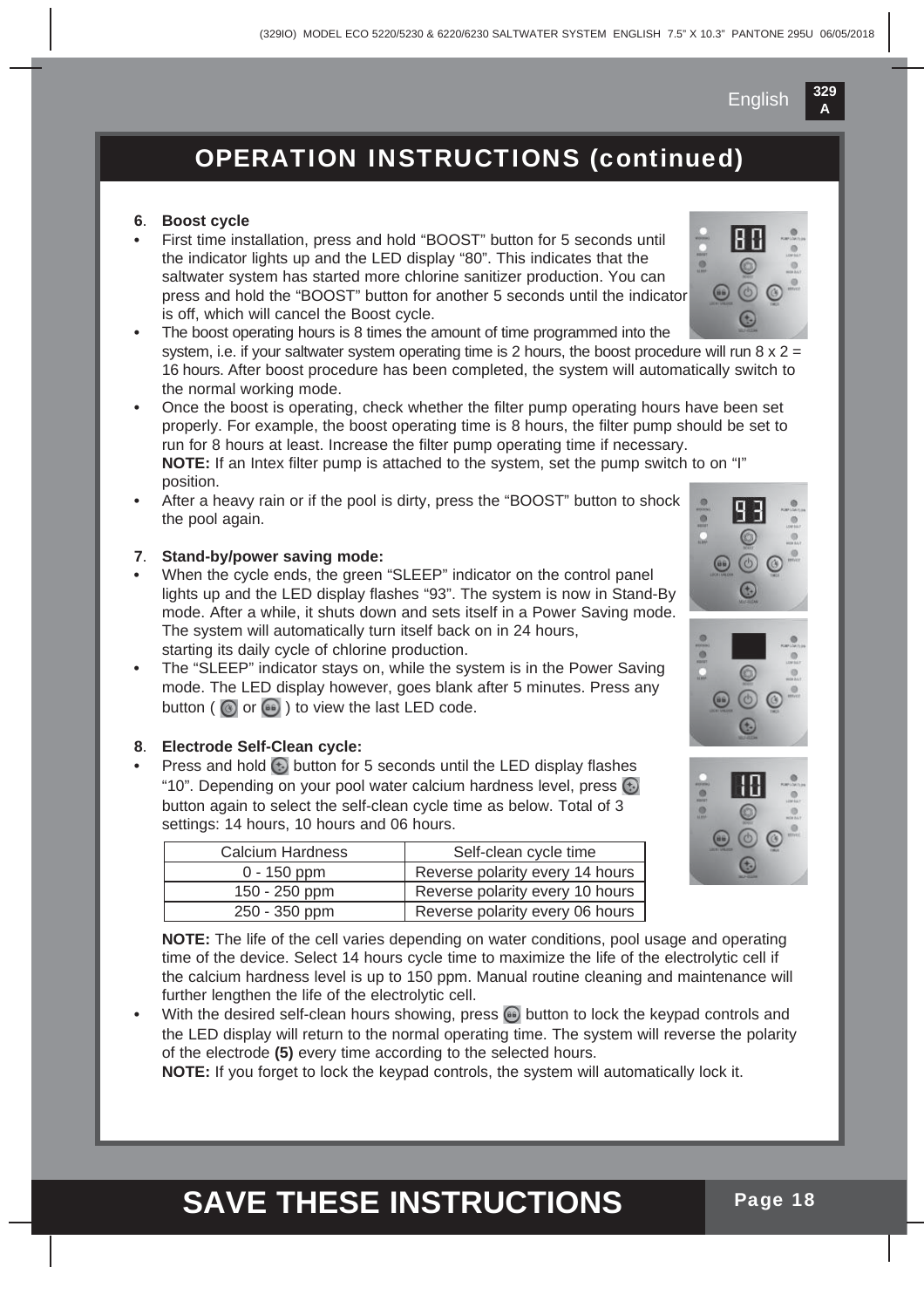**A**

### LED CODE CHART

| <b>LED Reading</b> | <b>Definitions</b>                                                               |
|--------------------|----------------------------------------------------------------------------------|
| 80                 | <b>Boost Mode</b>                                                                |
| 00                 | Stand-By Mode (Start-up)                                                         |
| 01                 | Minimum Operating Hour (1 hour remaining)                                        |
| 02                 | Operating Hours (2 hours remaining)                                              |
| 03                 | Operating Hours (3 hours remaining)                                              |
| 04                 | Operating Hours (4 hours remaining)                                              |
| 05                 | Operating Hours (5 hours remaining)                                              |
| 06                 | Operating Hours (6 hours remaining)                                              |
| 07                 | Operating Hours (7 hours remaining)                                              |
| 08                 | Operating Hours (8 hours remaining)                                              |
| 09                 | Operating Hours (9 hours remaining)                                              |
| 10                 | Operating Hours (10 hours remaining)                                             |
| 11                 | Operating Hours (11 hours remaining)                                             |
| 12                 | Maximum Operating Hours (12 hours remaining)                                     |
| 90                 | Alarm Code (Low Pump Flow / No Flow)                                             |
| 91                 | Alarm Code (Low Salt Level)                                                      |
| 92                 | Alarm Code (High Salt Level)                                                     |
| 93                 | Stand-By Mode (Operating Process finished)                                       |
| "BLANK"            | No Power or "Power Saving Mode" waiting to start next<br>Saltwater System cycle. |

### **IMPORTANT**

**When Code "90" alarm is shown, ensure the timer of the filter pump is set one (1) hour longer than the Saltwater System. If the filter pump does not have a built-in timer, the filter pump needs to be turned on/off manually every day.**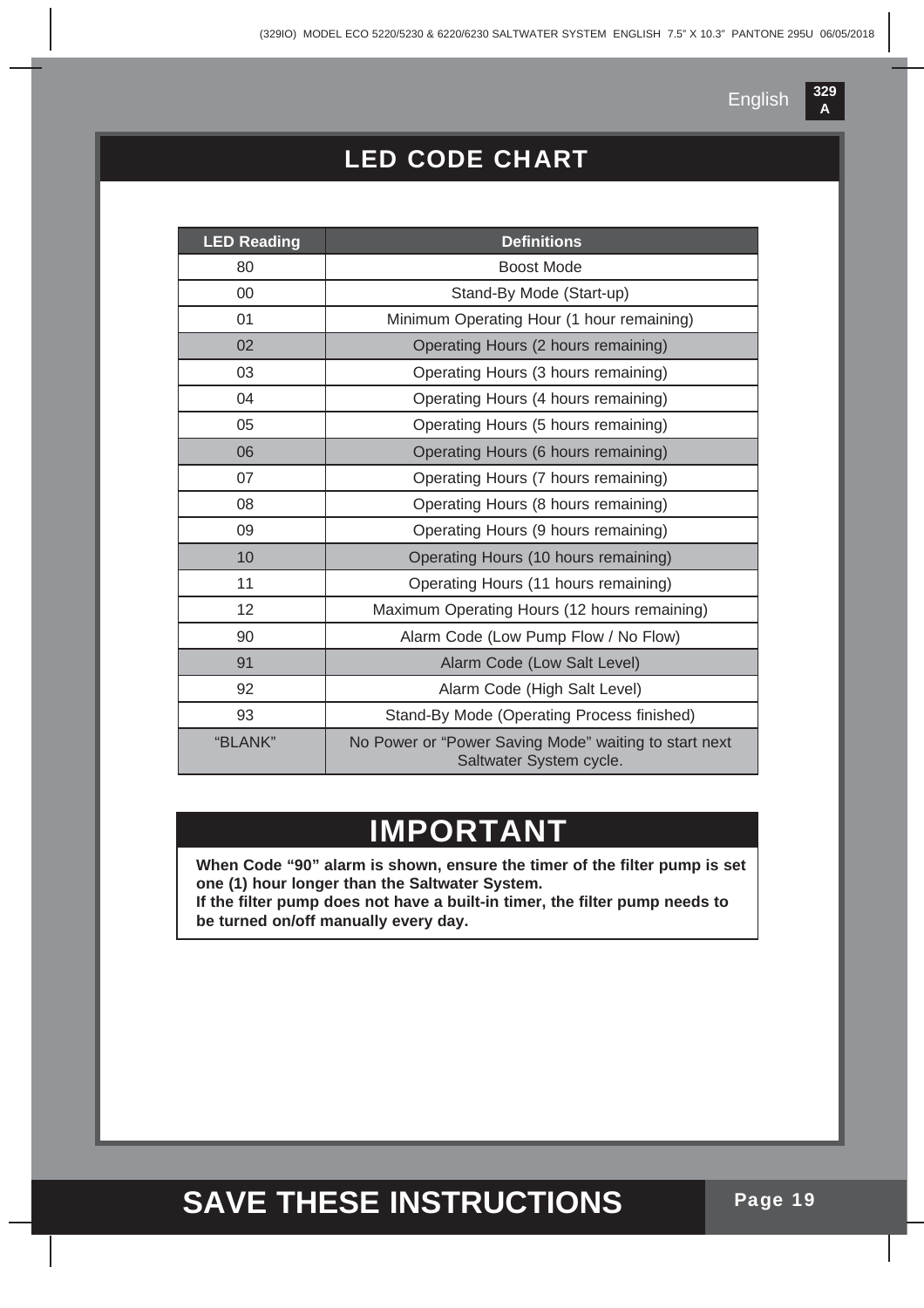69 mm

### SALTWATER SYSTEM STATIONARY MOUNTING

Some countries, especially in the European community, require the product to be secured to the ground or to a base in a permanent upright position. Check with your local authorities to determine if there is a regulation in your area regarding above-the-ground swimming pool filter pumps. If yes, then the product can be mounted to a platform using the two holes located in the base. See drawing below.

The product can be mounted on a cement base or onto a wooden platform to prevent accidental tipping. Total assembly must exceed 18kg .



Model ECO5220/5230

Model ECO6220/6230

**1**. **For model ECO5220/5230**: The mounting holes are 6.4 mm in diameter and spaced 65 mm apart. **For model ECO6220/6230**: The mounting holes are 6.4 mm in diameter and

spaced 69 mm apart.

**2**. Use two bolts and lock nuts with a maximum of 6.4 mm in diameter.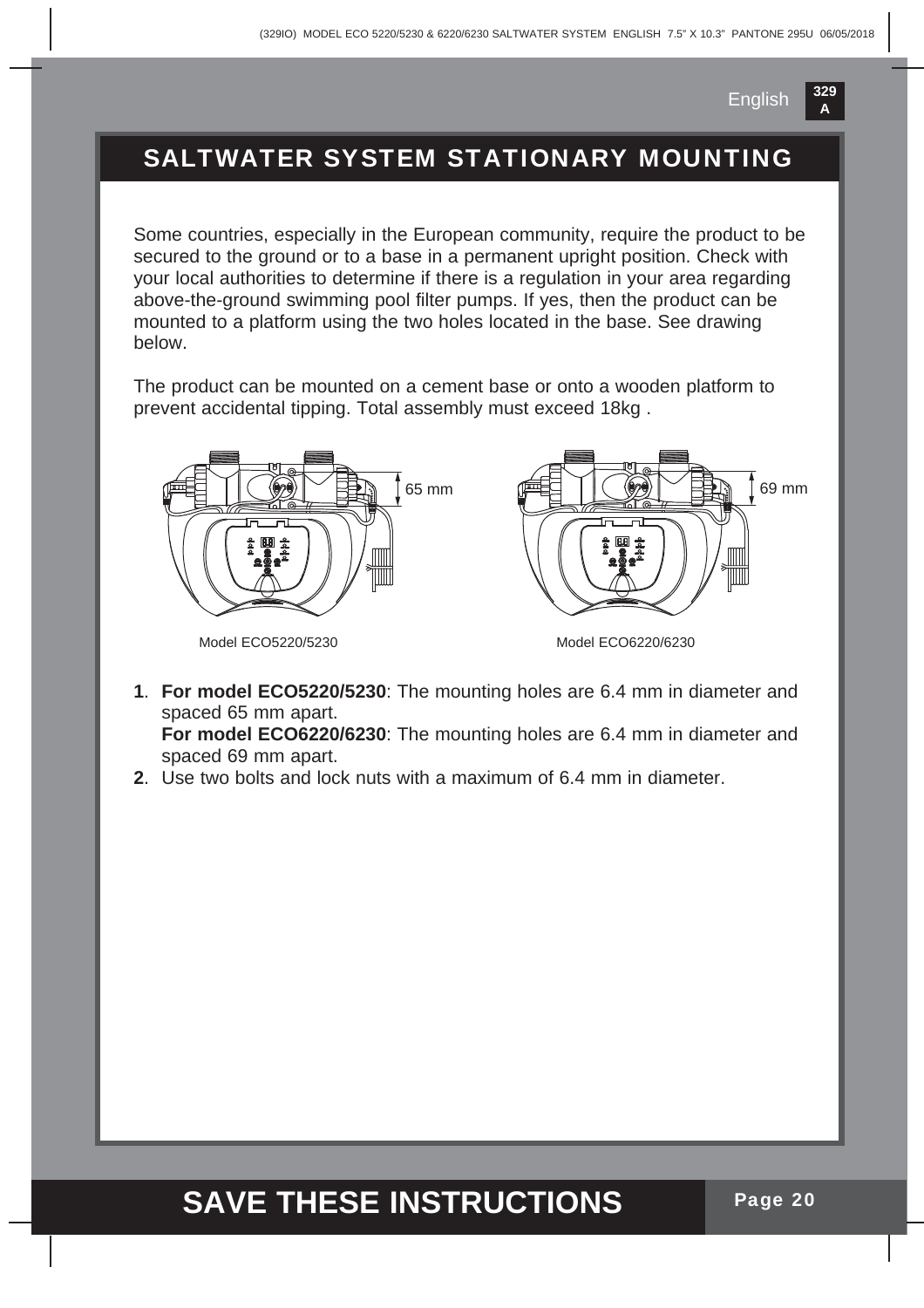### MAINTENANCE

## **DRTAN**

**Unplug the power cord before cleaning your system. Also close the plunger valves on your pool or insert the black hat-like plugs in the strainer opening to prevent water spillage. After completing all maintenance tasks, you must plug the power cord back in and open the plunger valves or remove the plugs.**

#### **Flow Sensor Cleaning**

- **1**. In a counter-clockwise motion unscrew the collar of the flow sensor **(6)** and remove it from the electrolytic cell conduit. See "Part Reference".
- **2**. If deposits and debris are seen on the surface of the flow sensor, then use a garden hose to wash it off.



- **3**. If flushing with water does not remove the deposits, use a plastic brush to clean the surface and the hinge if necessary. Do not use a metal brush.
- **4**. After the flow sensor has been inspected and cleaned, align the locator notch on the flow sensor to the connection ridge in the conduit. Now turn the collar in a clockwise motion, tightening the sensor back into its position. Do not overtighten.

#### **Electrodes Cleaning**

The electrodes have a self cleaning function incorporated into the electronic control's programming. In most cases this self cleaning action will keep the electrodes working at optimum efficiency. If the pool water is hard (high mineral content) the electrodes may require periodic manual cleaning. To maintain maximum performance, we recommend that you open and visually inspect the primary and secondary electrodes **(5 & 4)** monthly.

The following steps provide instructions on how to clean your cell.

#### **Inspection and cleaning:**

- **1**. Switch off the unit, unplug the power cord from the electrical socket.
- **2**. **For filter pumps with 1-1/4" (32mm) hose size -** To prevent water from flowing out of the pool, unscrew the strainer grids from the strainer connectors and insert the hat-like plugs into the strainer connectors.

**For filter pumps with 1-1/2" (38mm) hose size -** Turn both plunger valve handles fully clockwise until they stop. This closes the valve, prevents the water from flowing out of the pool.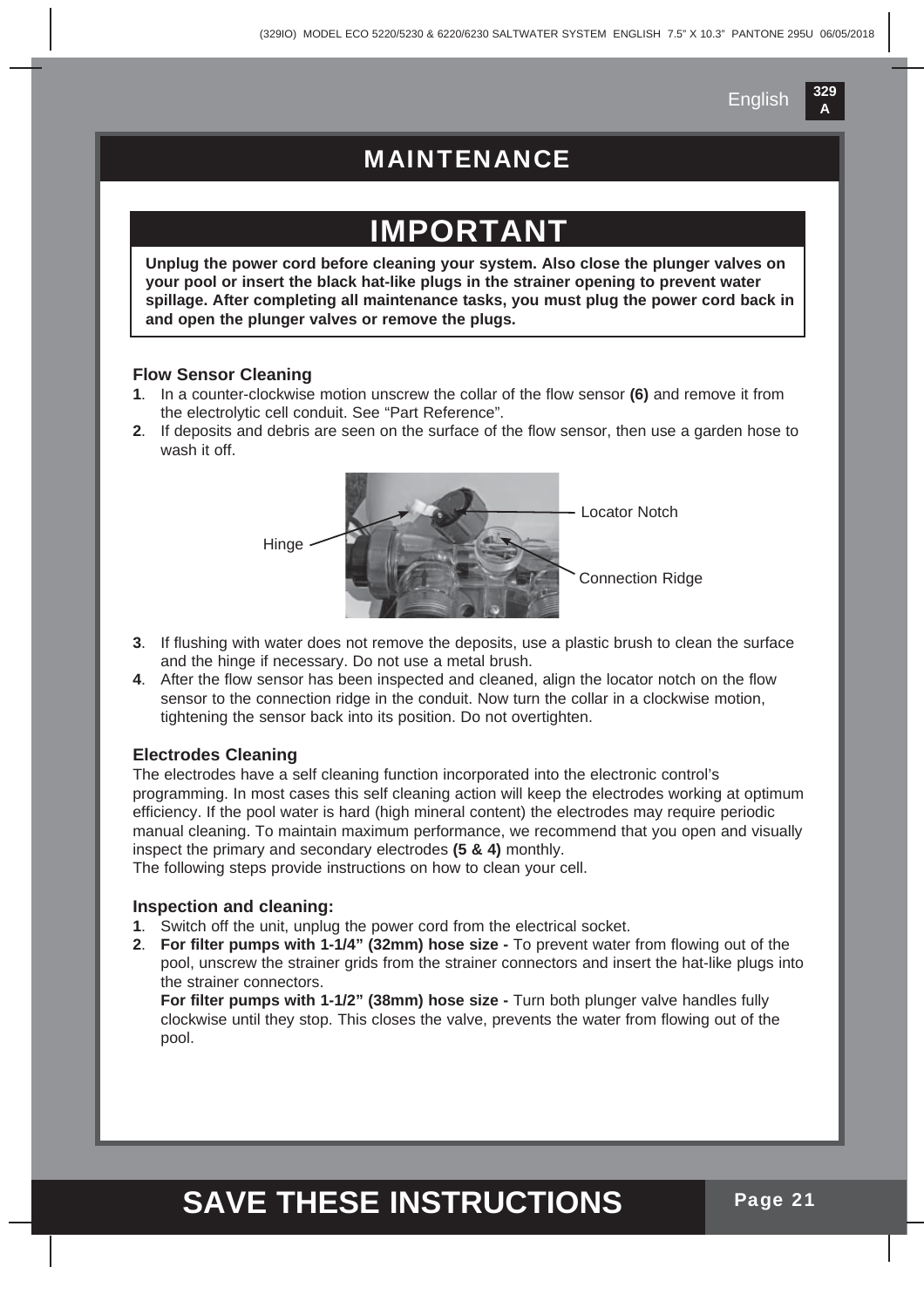

### MAINTENANCE (continued)

**3**. Disconnect the 2 hoses from the Saltwater System, and attach the cell covers **(9)** to the inlet and outlet of the electrolytic cell **(3)**.





**4.** Unscrew the collar of the flow sensor **(6)** and pull out the flow sensor from the electrolytic cell **(3)** housing.



**5.** Pour kitchen grade vinegar into the electrolytic cell housing **(3)** to immerse the electrodes. Soak for 1 hour.



6. Open one side of the cell cover **(9),** drain and properly dispose of the vinegar. Connect the hose which goes from the pool to the cell. Flush the electrolytic cell housing with the pool water.



7. Reverse steps 3, 4, 5 and 6 to reconnect the electrolytic cell.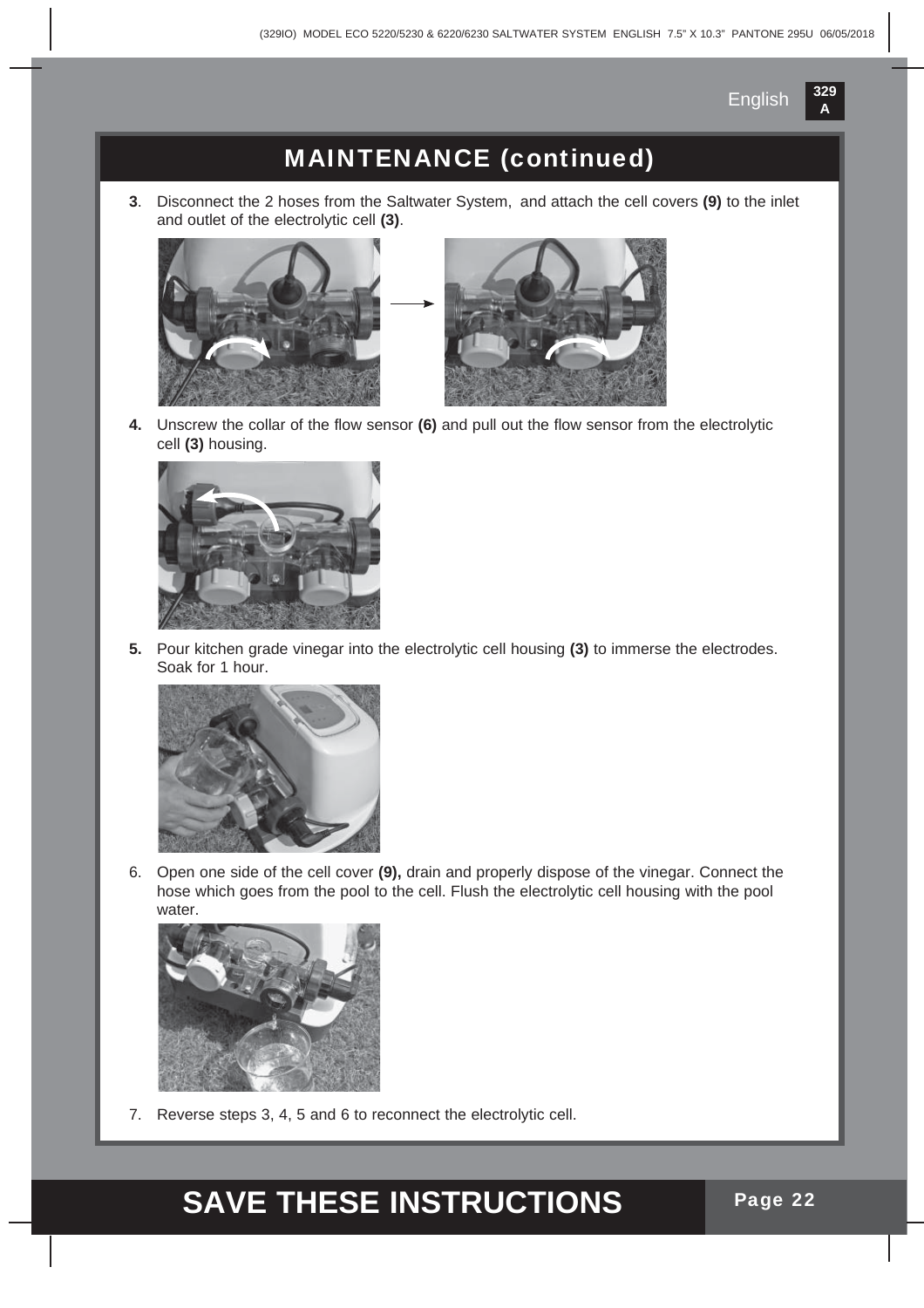### MAINTENANCE (continued)

#### INTEX® TEST STRIPS (PACKED WITH THE PRODUCT)

The Test Strips can test the "Free Chlorine", "pH", "Calcium Hardness" and "Total Alkalinity" levels at the same time. We recommend that you test the water chemistry weekly, and maintain the chlorine concentration at 0.5-3.0 ppm.

#### **Directions and Use**

- **1**. Dip the entire strip into the water and remove immediately.
- **2**. Hold the strip level for 15 seconds. Do not shake excess water from the strip.
- **3**. Now compare the strip pad to the color chart on the packaging label. If necessary, adjust the chemical level in the pool water. It is very important, to use the proper technique when testing the water's chemical level. Read and follow the written strip instructions carefully.

### LONG TERM STORAGE

- **1**. Disconnect the power cord from the electrical outlet.
- **2**. After the pool is completely empty, disconnect the Saltwater System from the hoses by reversing the installation instructions.
- **3**. Air-dry the unit before you store it. This might be a good time to visually inspect and clean the electrolytic cell.
- **4**. Store the unit and accessories in a dry place. The temperature should be controlled, between 32 degrees Fahrenheit (0 degrees Celsius) and 97 degrees Fahrenheit (36 degrees Celsius).
- **5**. The original package can be used for storage.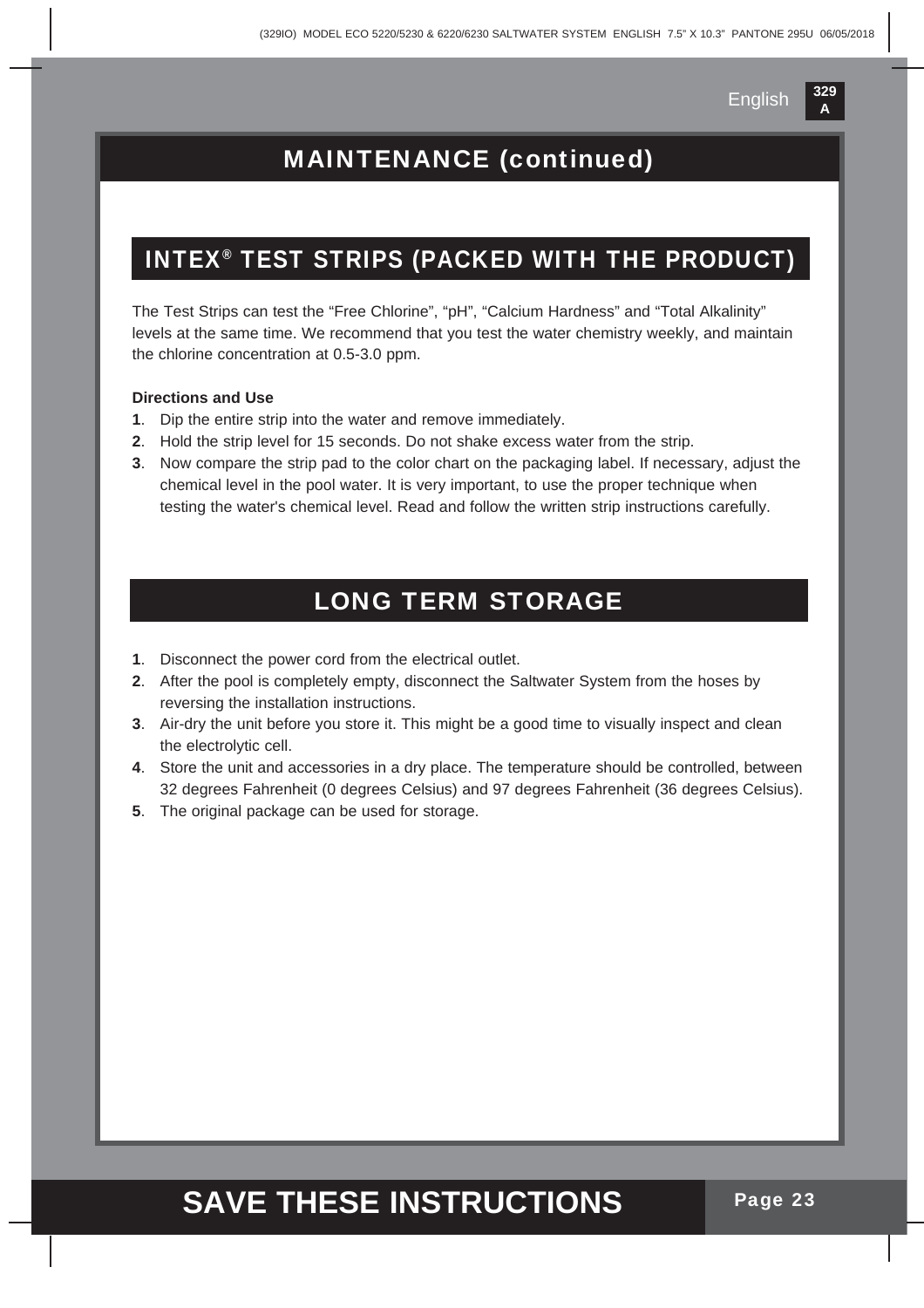

### POOL MAINTENANCE & CHEMICAL DEFINITIONS

| <b>Preferred Water Chemistry Reading</b>                        |                                                                                                                                                                                                                                                                                                                                                                                                                                                                                   |                 |                |  |
|-----------------------------------------------------------------|-----------------------------------------------------------------------------------------------------------------------------------------------------------------------------------------------------------------------------------------------------------------------------------------------------------------------------------------------------------------------------------------------------------------------------------------------------------------------------------|-----------------|----------------|--|
|                                                                 | <b>Minimum</b>                                                                                                                                                                                                                                                                                                                                                                                                                                                                    | <b>Ideal</b>    | <b>Maximum</b> |  |
| <b>Free Chlorine</b>                                            | 0                                                                                                                                                                                                                                                                                                                                                                                                                                                                                 | $0.5 - 3.0$ ppm | $5.0$ ppm      |  |
| <b>Combined Chlorine</b>                                        | $\overline{0}$                                                                                                                                                                                                                                                                                                                                                                                                                                                                    | 0 ppm           | $0.2$ ppm      |  |
| pH                                                              | 7.2                                                                                                                                                                                                                                                                                                                                                                                                                                                                               | $7.4 - 7.6$     | 7.8            |  |
| <b>Total Alkalinity</b>                                         | $40$ ppm                                                                                                                                                                                                                                                                                                                                                                                                                                                                          | 80 ppm          | $120$ ppm      |  |
| <b>Calcium Hardness</b>                                         | 50 ppm                                                                                                                                                                                                                                                                                                                                                                                                                                                                            | 100 - 250 ppm   | 350 ppm        |  |
| <b>Stabilizer (Cyanuric Acid)</b>                               | 10 ppm                                                                                                                                                                                                                                                                                                                                                                                                                                                                            | 20 - 40 ppm     | 50 ppm         |  |
| Consult with local swimming pool dealer for water treatment.    |                                                                                                                                                                                                                                                                                                                                                                                                                                                                                   |                 |                |  |
| Free Chlorine - Is the chlorine residual present in pool water. |                                                                                                                                                                                                                                                                                                                                                                                                                                                                                   |                 |                |  |
|                                                                 | <b>Combined Chlorine -</b> Is formed by the reaction of free chlorine with ammonia wastes.<br>Result if too high - Sharp chlorinous odor, eye irritation.                                                                                                                                                                                                                                                                                                                         |                 |                |  |
|                                                                 | <b>pH</b> - A value that indicates how acidic or basic a solution is.<br>Result if too low - Corroded metals, eye & skin irritation, destruction of<br>total alkalinity.<br>Result if too high - Scale formation, cloudy water, shorter filter runs,<br>eye & skin irritation, poor chlorine efficiency.                                                                                                                                                                          |                 |                |  |
| <b>Total Alkalinity -</b>                                       | Indicates the degree of the water's resistance to change in pH.<br>It determines the speed and ease of pH change, so always adjust total<br>alkalinity before adjusting the pH level.<br>Result if too low - Corroded metals, eye & skin irritation. Low alkalinity<br>will cause the pH to be unstable. Any chemical<br>added to the water will have an affect on pH.<br>Result if too high - Scale formation, cloudy water, eye & skin<br>irritation, poor chlorine efficiency. |                 |                |  |
|                                                                 | <b>Calcium Hardness -</b> Refers to the amount of calcium and magnesium dissolved in the water.<br>Result if too high - Eye & skin irritation, difficulty balancing water and<br>poor chlorine efficiency. Scale will form and will<br>cause the water to become cloudy.                                                                                                                                                                                                          |                 |                |  |
| (Cyanuric Acid)                                                 | Stabilizer - Stabilizers extend the life of chlorine in swimming pools.                                                                                                                                                                                                                                                                                                                                                                                                           |                 |                |  |

• Do not add pool chemicals directly to the skimmer. This may damage the cell.

- Maintaining a salt and sanitizer level above the recommended range can contribute to the corrosion of the pool equipment.
- Check the expiry date of the test kit as the test results may be inaccurate if the kit is used after that date.
- If, due to heavy pool usage, it is required to increase the sanitizer level, then use a chemical based on trichlor, TCCA or dichloro.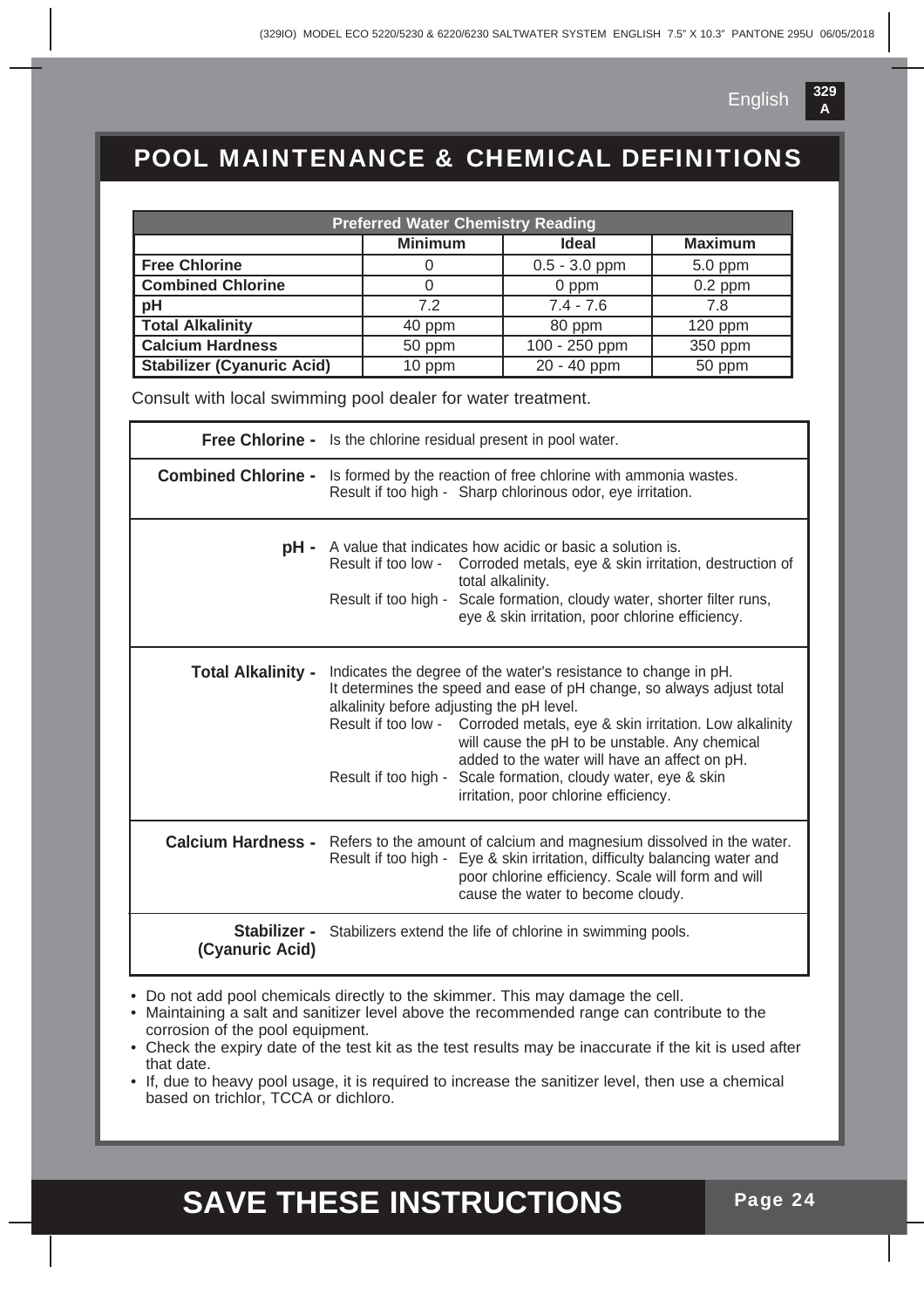## TROUBLESHOOTING GUIDE

| <b>PROBLEM</b>                         | <b>CAUSE</b>                                                                                                                                                                                                                                                                                                       | <b>SOLUTION</b>                                                                                                                                                                                                                                                                                                                                                                                                                                                                                                                                                                                                                                                                                                     |
|----------------------------------------|--------------------------------------------------------------------------------------------------------------------------------------------------------------------------------------------------------------------------------------------------------------------------------------------------------------------|---------------------------------------------------------------------------------------------------------------------------------------------------------------------------------------------------------------------------------------------------------------------------------------------------------------------------------------------------------------------------------------------------------------------------------------------------------------------------------------------------------------------------------------------------------------------------------------------------------------------------------------------------------------------------------------------------------------------|
| <b>INSUFFICIENT</b><br><b>CHLORINE</b> | • Insufficient operating hours of<br>the Saltwater System.<br>• The salt level in the pool water<br>is less than 2000ppm. This is<br>insufficient.<br>• Chlorine loss due to intense<br>sunlight exposure.<br>• The bather load has increased.<br>Clogged or dirty electrolytic cell.<br>• High UV level exposure. | • Increase the daily Saltwater System<br>operating time. See "Operating Instructions".<br>• Check the salt level with the Test Kit. Adjust<br>as needed. See "Salt & Pool Water Volumes".<br>• Use a pool cover when the pool is not<br>in use and/or when the unit is operating.<br>• Increase the daily Saltwater System<br>operating time. See "Operating Instructions".<br>• Remove the cell for inspection, clean it if<br>necessary. See "Maintenance".<br>• Cover the pool with a pool cover for 2<br>days with the device running and then<br>test the water using the test strips.<br>• If the pool is clean and clear, add stabilizer<br>to the water and then test the water with the<br>device running. |
| <b>WHITE FLAKES IN</b><br>THE WATER    | Excessive calcium hardness is<br>present in pool water.                                                                                                                                                                                                                                                            | • Drain about 20 to 25% of the pool<br>water and add fresh water to decrease<br>the calcium hardness. Inspect the<br>electrolytic cell for scale buildup. Clean<br>the electrolytic cell if necessary.                                                                                                                                                                                                                                                                                                                                                                                                                                                                                                              |
| <b>NO LED DISPLAY</b>                  | • No power supply.<br>• RCD has not reseted.<br>• A power fuse has blown.<br>• LED failure.                                                                                                                                                                                                                        | • Find out the switch and turn on.<br>• Reset the RCD.<br>• Contact Intex Service Center.                                                                                                                                                                                                                                                                                                                                                                                                                                                                                                                                                                                                                           |
|                                        |                                                                                                                                                                                                                                                                                                                    |                                                                                                                                                                                                                                                                                                                                                                                                                                                                                                                                                                                                                                                                                                                     |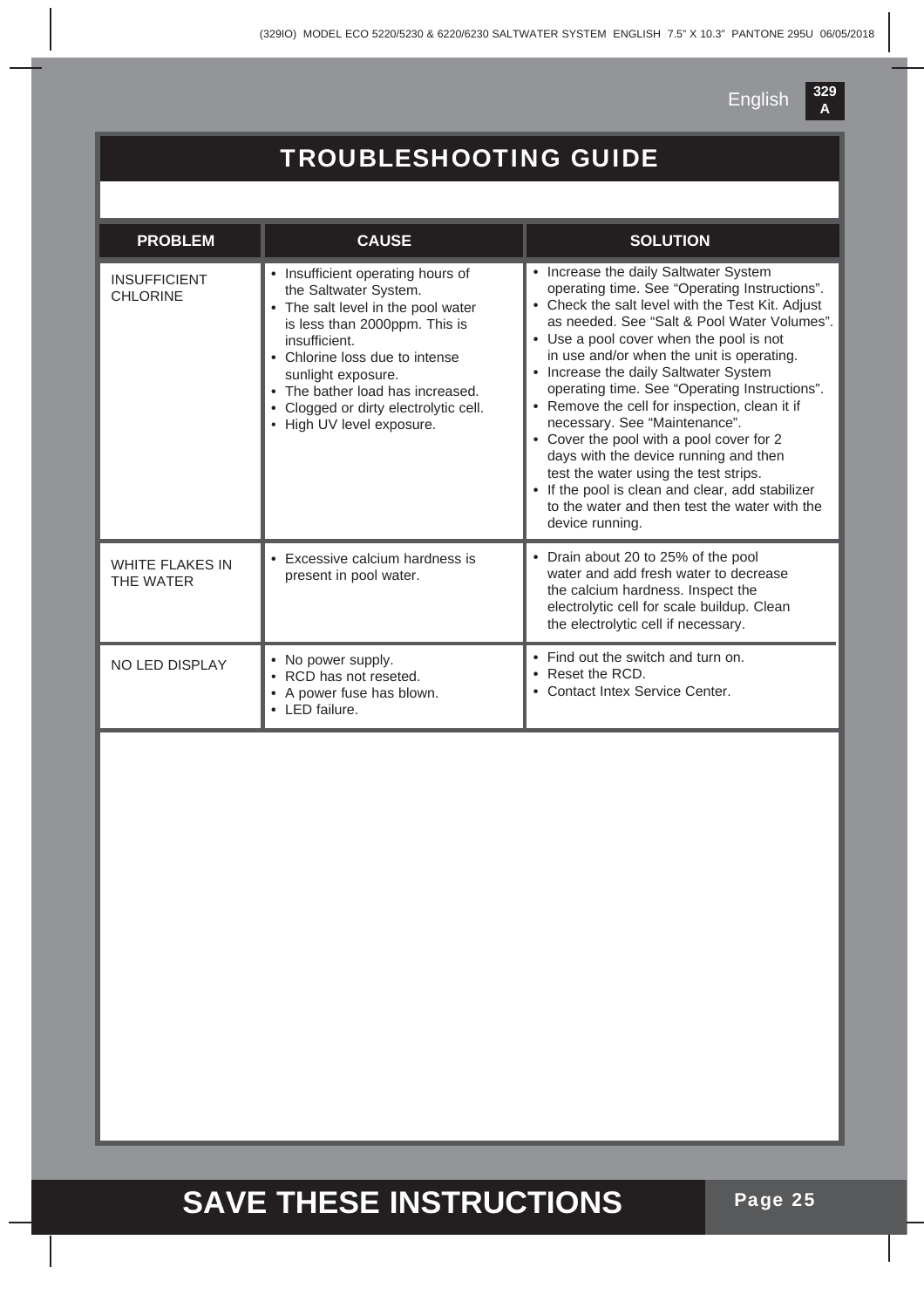

## TROUBLESHOOTING GUIDE (continued)

| <b>LED PANEL</b><br><b>CODE</b>                                                                  | <b>PROBLEM</b>                                                                                                                              | <b>SOLUTION</b>                                                                                                                                                                                                                                                                                                                                                                                                                      |  |  |
|--------------------------------------------------------------------------------------------------|---------------------------------------------------------------------------------------------------------------------------------------------|--------------------------------------------------------------------------------------------------------------------------------------------------------------------------------------------------------------------------------------------------------------------------------------------------------------------------------------------------------------------------------------------------------------------------------------|--|--|
| LED Panel Code Flash & Alarm On (NOTE: Always turn off the power before cleaning and servicing). |                                                                                                                                             |                                                                                                                                                                                                                                                                                                                                                                                                                                      |  |  |
| 0000<br>$\frac{\Theta}{\pi}$<br>$\circ$                                                          | 1. Filter pump not attached to<br>system and/or switch on.                                                                                  | • Ensure filter pump is attached and<br>operating. See "Setup Instruction".                                                                                                                                                                                                                                                                                                                                                          |  |  |
|                                                                                                  | 2. Circulation line is blocked.                                                                                                             | • If your unit has plunger valves, ensure<br>that they are open.<br>• Clear your filter cartridge and cell from<br>debris and dirt. See "Maintenance".<br>• Release all trapped air in the circulation<br>line. See the filter pump manual.                                                                                                                                                                                          |  |  |
|                                                                                                  | 3. Incorrect inlet and outlet hose<br>direction.                                                                                            | • Check the direction of the inlet and the<br>outlet hose. Reverse the hoses if<br>necessary. See "Set Up Instructions".                                                                                                                                                                                                                                                                                                             |  |  |
|                                                                                                  | 4. Scale on the flow sensor.                                                                                                                | • Clean the flow sensor, paying special<br>attention to the hinge. See "Maintenance".                                                                                                                                                                                                                                                                                                                                                |  |  |
|                                                                                                  | 5. Flow sensor cord is loose.                                                                                                               | • Plug the flow sensor firmly into the flow<br>sensor receptacle.                                                                                                                                                                                                                                                                                                                                                                    |  |  |
|                                                                                                  | 6. Inner timer conflict between<br>filter pump and saltwater system.                                                                        | • Reset both timers on the filter pump and<br>saltwater system.See "Boost Cycle".                                                                                                                                                                                                                                                                                                                                                    |  |  |
|                                                                                                  | 7. Flow sensor failure.                                                                                                                     | • Contact Intex Service Center.                                                                                                                                                                                                                                                                                                                                                                                                      |  |  |
| 0101<br><br>e<br>$\frac{1}{2}$<br>٤                                                              | 1. Dirt or scale on titanium plates.                                                                                                        | • Remove primary electrolytic cell for<br>inspection. Clean it if necessary. See<br>"Maintenance".                                                                                                                                                                                                                                                                                                                                   |  |  |
|                                                                                                  | 2. Low salt level / No salt.                                                                                                                | • Add salt. See "Salt & Pool Water Volumes".                                                                                                                                                                                                                                                                                                                                                                                         |  |  |
|                                                                                                  | 3. Electrolytic cell cord is loose.                                                                                                         | • Ensure that the cell cord is plugged<br>firmly into the cell housing receptacle.                                                                                                                                                                                                                                                                                                                                                   |  |  |
|                                                                                                  | 4. Possible electrolytic cell failure.                                                                                                      | • Contact Intex Service Center. Replace<br>the cell if needed.                                                                                                                                                                                                                                                                                                                                                                       |  |  |
| 000<br>$\circ$                                                                                   | 1. High salt level.                                                                                                                         | • Partially drain the pool and refill it with<br>fresh water. See "Salt & Pool Water<br>Volumes".                                                                                                                                                                                                                                                                                                                                    |  |  |
| $\circ$<br><b>Michina</b><br>ø<br>1297.941<br>$\circ$                                            | 1. LED display is off and the "SERVICE"<br>light is on - the system does not power<br>up.<br>2. Caused by high humidity.<br>3. PCB failure. | Household voltage is too high or too low $(± 20\%)$ .<br>Check the voltage is within the range stated on the<br>device housing.<br>• Run the system during midday and avoid running<br>it during dawn, foggy or raining time. Place a piece<br>of tile or similar pad, 15"x15" (38x38 cm) in size,<br>between the device and the ground to keep ground<br>water evaporation away from the system.<br>• Contact Intex Service Center. |  |  |
| <b>IMPORTANT</b>                                                                                 |                                                                                                                                             |                                                                                                                                                                                                                                                                                                                                                                                                                                      |  |  |
| If you continue to experience difficulty, please contact our Consumer Service Department for     |                                                                                                                                             |                                                                                                                                                                                                                                                                                                                                                                                                                                      |  |  |

**assistance. See separate "Authorized Service Centers" sheet.**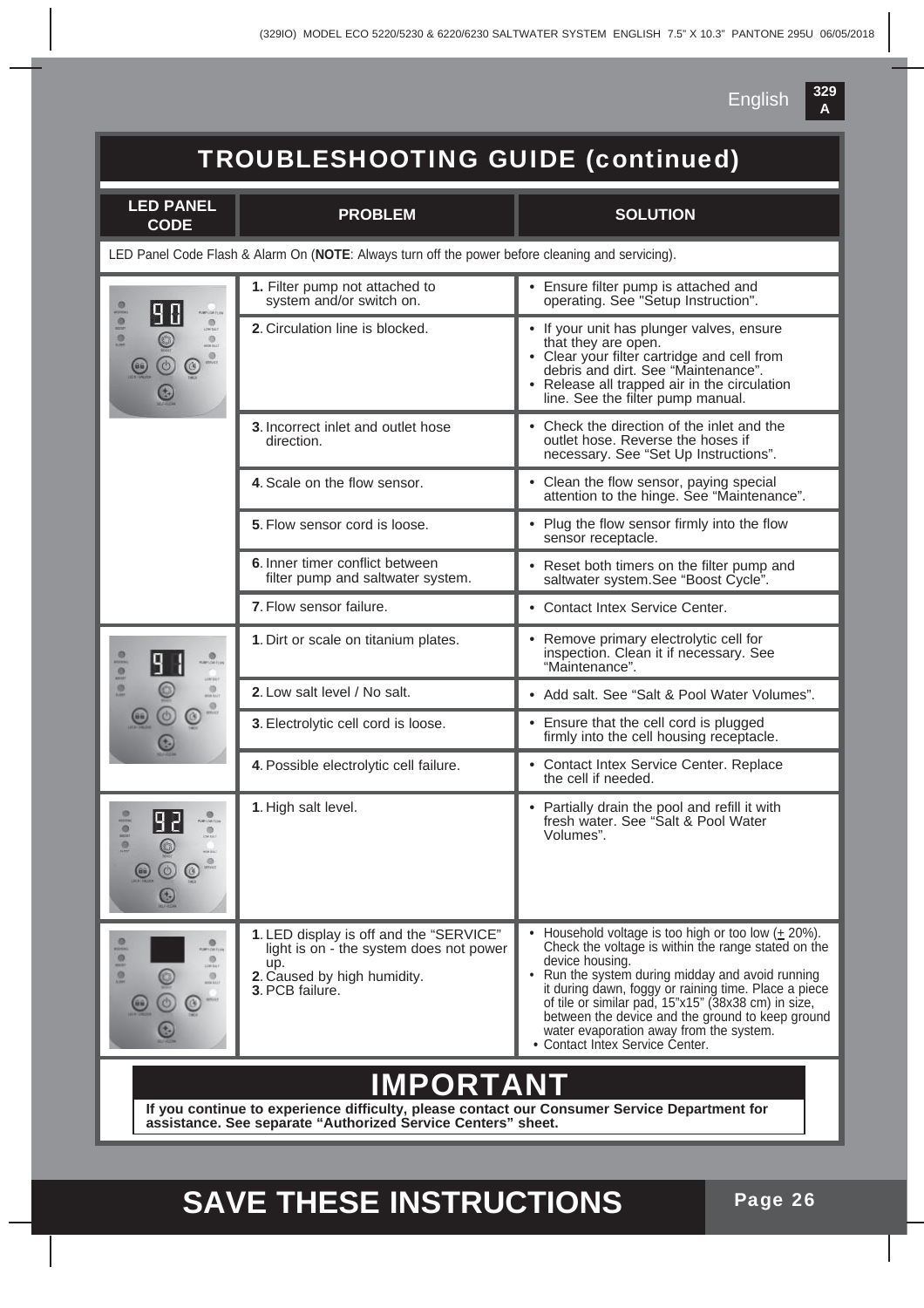

### CONTROL STATION REPLACEMENT

**Tools required:** One (1) Phillips screwdriver

If only the control station **(13)** needs to be replaced as instructed by the service center, remove all the components inside the dotted frame and keep them in a safe place for later use. Once you have received the new replacement control station, reinstall all the components from the previous unit to the new control station.



### GENERAL AQUATIC SAFETY

**Water recreation is both fun and therapeutic. However, it involves inherent risks of injury and death. To reduce your risk of injury, read and follow all product, package and package insert warnings and instructions. Remember, however, that product warnings, instructions and safety guidelines cover some common risks of water recreation, but do not cover all risks and dangers.**

**For additional safeguards, also familiarize yourself with the following general guidelines as well as guidelines provided by nationally recognized Safety Organizations:**

- Demand constant supervision. A competent adult should be appointed as a "lifeguard" or water watcher, especially when children are in and around the pool.
- Learn to swim.
- Take the time to learn CPR and first aid.
- Instruct anyone who is supervising pool users about potential pool hazards and about the use of protective devices such as locked doors, barriers, etc.
- Instruct all pool users, including children what to do in case of an emergency.
- Always use common sense and good judgement when enjoying any water activity.
- Supervise, supervise, supervise.